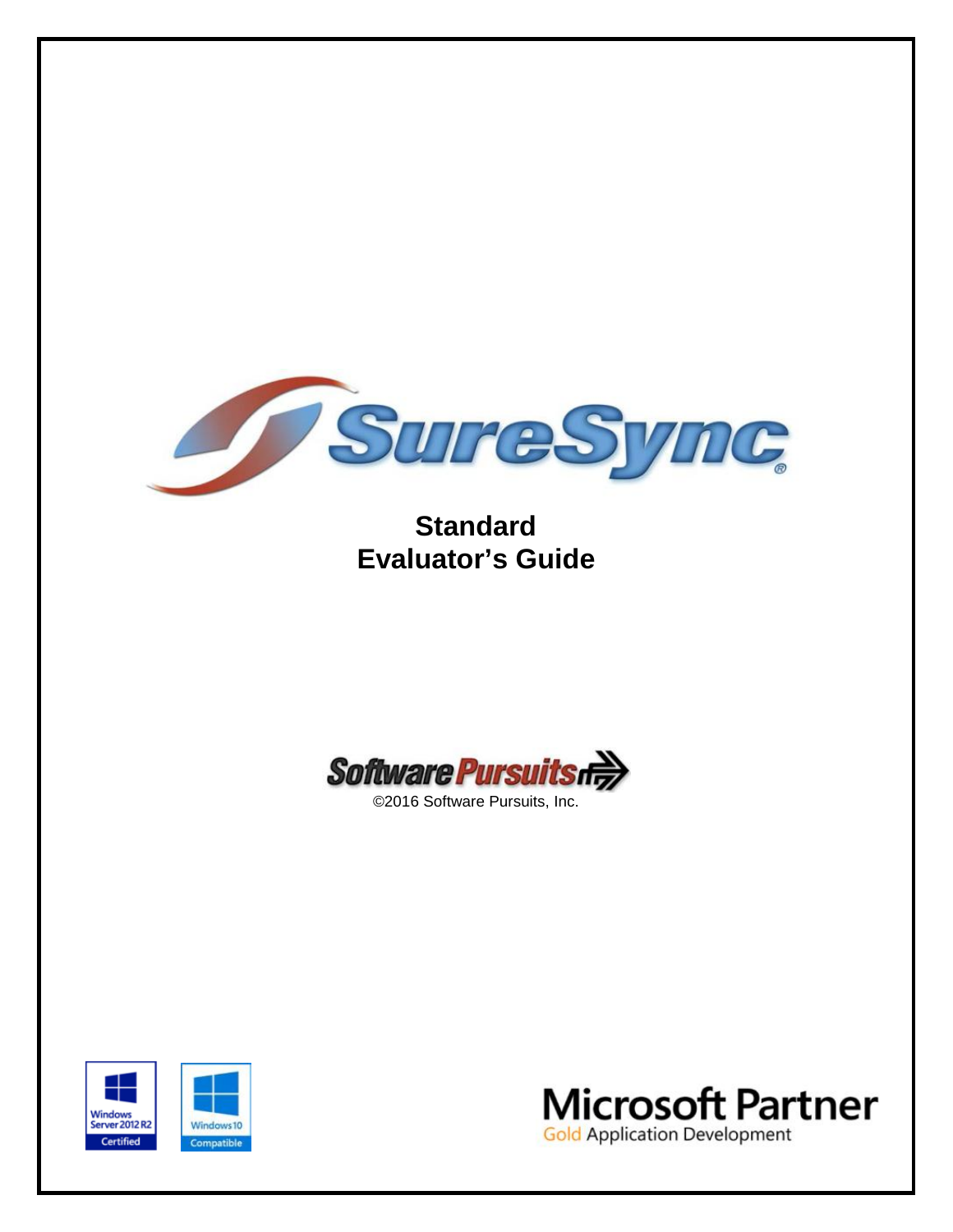# **Table of Contents**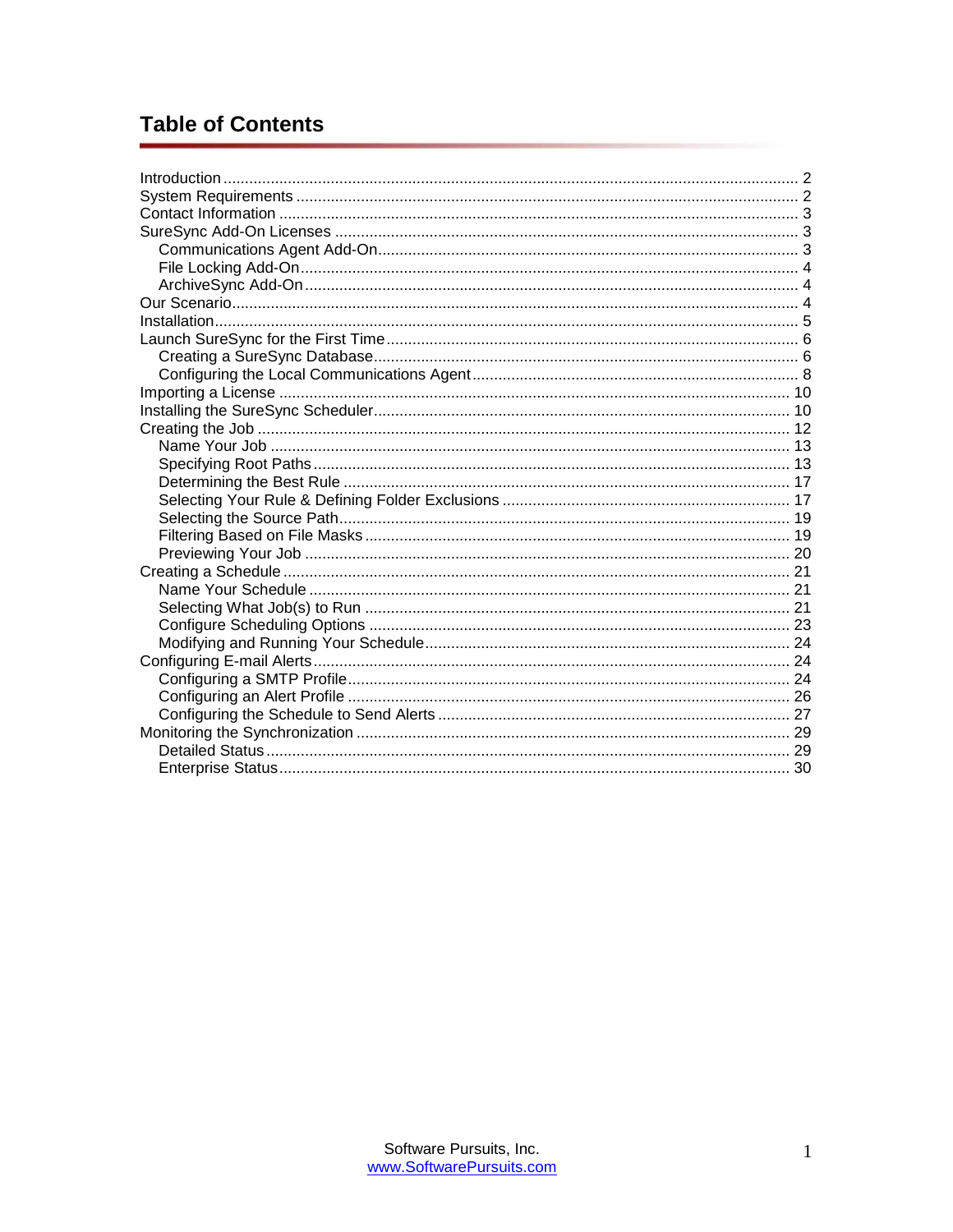# <span id="page-2-0"></span>**Introduction**

SureSync is a powerful file replication & synchronization application that can be used to ensure users on your network are always working off of the most recent version of critical files, for disaster recovery purposes, software distribution, and much more.

This evaluator's guide is designed to walk you through the initial setup of the SureSync product. The base SureSync product can perform one-way and multi-way synchronizations via UNC path or drive mapping. These synchronizations can be run manually or on a scheduled basis. By reviewing this guide, you will become familiar with how to use SureSync to implement an efficient and powerful synchronization / replication infrastructure in your network.

# <span id="page-2-1"></span>**System Requirements**

SureSync's basic operating system and hardware requirements are:

- **Supported Operating Systems:** Windows Server 2012 R2; Windows Server 2012; Windows Server 2008 R2; Windows Server 2008; Windows Server 2003 R2; Windows Server 2003 with SP1 or later; Windows 10; Windows 8.1; Windows 8; Windows 7; Windows Vista; and Windows XP with SP2 or later
- **Processor:** Minimum: 1Ghz (x86 processor) or 1.4Ghz (x64 processor). Recommended: 2Ghz or faster processor (x86 or x64 processor)
- **RAM (total for system):** 1GB (Minimum); 2GB (Recommended)
- **Hard Disk:** 30MB for application files; 20MB+ for database
- **Display:** 1024x768 high color, 32-bit (Minimum)

SureSync can synchronize data to and from machines running operating systems such as Windows 95, Windows 98, Windows NT 4.0, Windows 2000 and non-Windows machines such as Macintosh and Linux machines via UNC path, but the software itself must be installed on one of the supported operating systems listed above.

SureSync can be run on Windows operating systems hosted in virtualization software such as VMWare or Hyper-V without issue. Each virtual machine involved in the synchronization / replication requires appropriate licensing.

SureSync requires a database that is used to store configuration information. The following formats are supported:

- Microsoft Access (default)
- SQL Express 2005 / SQL Express 2008 / SQL Express 2012 / SQL Express 2014
- SQL Server 2005 / SQL Server 2008 / SQL Server 2012 /SQL Server 2014

To achieve optimal performance, a SQL database is strongly recommended for setups using multi-directional Rule types, environments with more than 50 Jobs defined, or environments where hundreds of thousands of files will be processed.

SureSync requires a number of Microsoft components to be installed on the system. The installer will inspect your system for these components and offer to upgrade or install them as needed.

- Microsoft .NET Framework 4.5.2
- Microsoft .NET Framework 4.0 (Windows 2003/XP)
- Microsoft MDAC 2.8 Refresh with Service Pack 1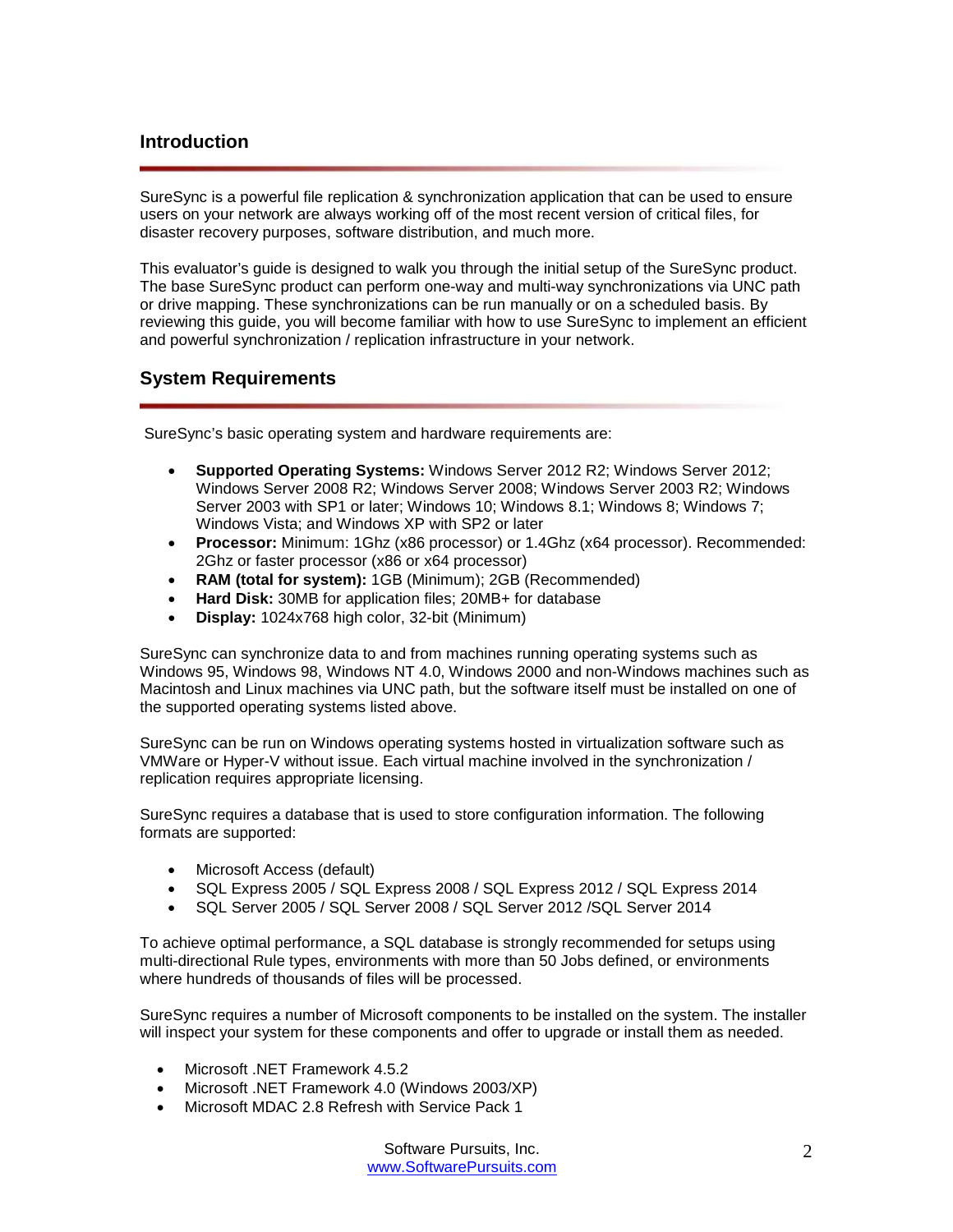- Microsoft Visual C++ Runtime 14.0 (Visual Studio 2015)
- Microsoft Windows Installer 3.1
- Microsoft XML Parser 6.0
- Microsoft Jet 4.0 with Service Pack 8

## <span id="page-3-0"></span>**Contact Information**

If you need further information about SureSync or need clarification on anything within this guide, please contact our support group and they will be happy to assist you with your evaluation.

**Software Pursuits, Inc.** 1900 South Norfolk Street, Suite 330 San Mateo, CA 94403

Phone: +1-650-372-0900 Fax: +1-650-372-2912

Sales e-mail: [sales@softwarepursuits.com](mailto:sales@softwarepursuits.com) Support e-mail: [support@softwarepursuits.com](mailto:support@softwarepursuits.com)

<span id="page-3-1"></span>Technical support is available between 8:00AM and 5:00PM PST Monday through Friday.

# **SureSync Add-On Licenses**

A number of Add-On licenses are available for SureSync that enhance the capabilities and performance of the software. The available Add-On licenses include:

#### <span id="page-3-2"></span>*Communications Agent Add-On*

Ensure high availability and improved replication performance with SureSync's Communications Agent Add-On. The Communications Agent provides technology to perform real-time synchronization/replication and more. Below is a list of features that are included when you license the Communications Agent Add-On.

#### • **Real-Time Monitors**

Real-Time processing increases data availability by continuously monitoring data for updates. By processing files immediately after they change, SureSync can avoid folder scans that are necessary for scheduled jobs.

#### • **Remote Differential Compression (RDC)**

RDC copies only the changes made to a file, reducing synchronization time and decreasing the consumption of network resources.

#### o **RDC to Non-Windows Machines**

If you map a non-Windows drive to a drive letter on a Windows machine you can process delta copies to that non-Windows machine. This in turn provides bandwidth savings between any machines, regardless of the OS.

#### • **File Compression**

Transmit files in a smaller package across your network by compressing them. File compression is particularly useful on slow network connections.

## • **TCP/IP Transmissions**

Transmissions across the Internet give you more options on how you connect to remote machines. Now it is even easier to keep office branches connected to the information they need.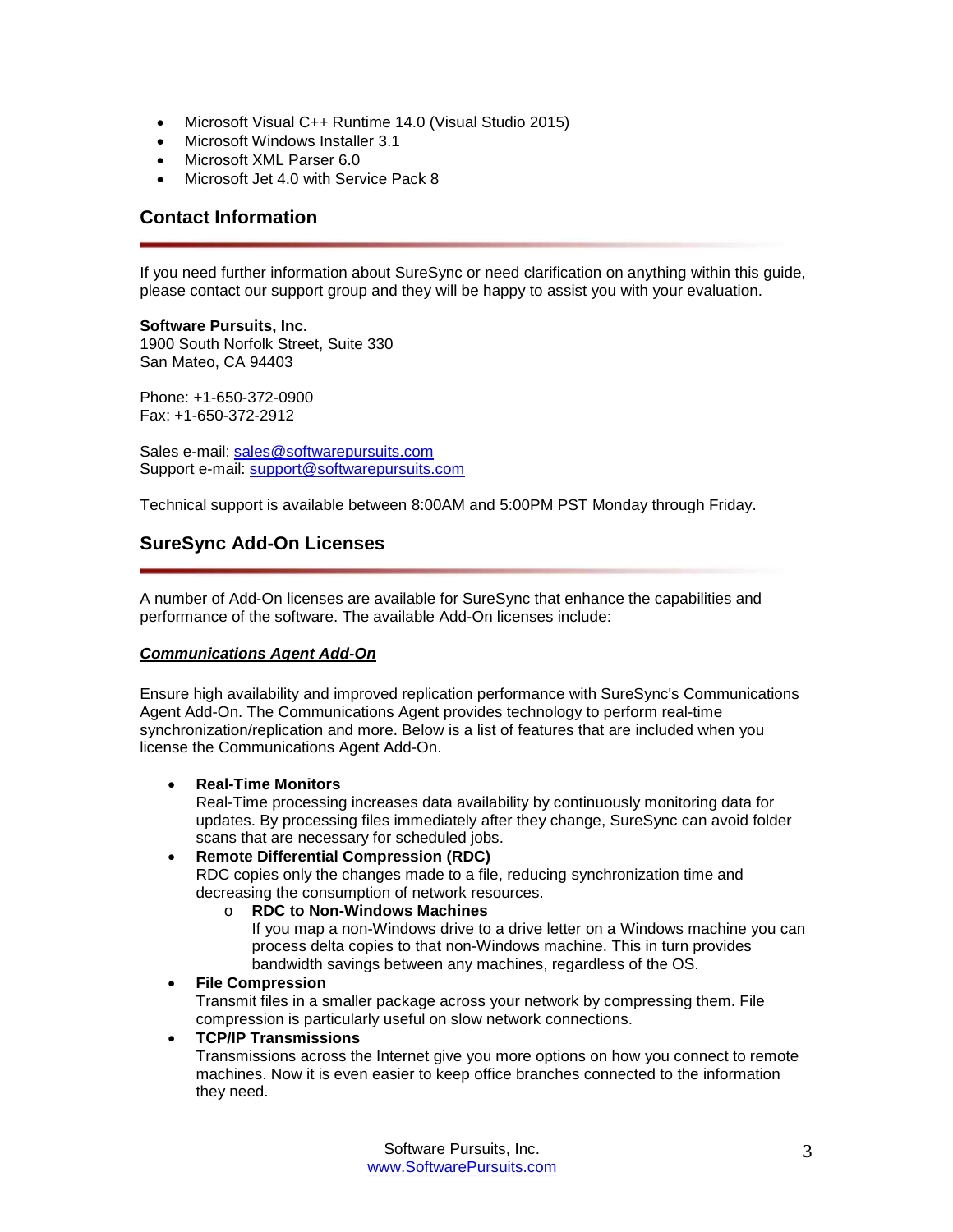• **Encryption**

Ensure your files are being transmitted securely by encrypting each file transmission. Multiple FIPS certified encryption algorithms are available. This is an especially useful and necessary option when transmitting sensitive data across the Internet.

• **Change Journal Support for Schedules** When a Schedule is configured to run a Job using the Communications Agent Add-On, SureSync uses the NTFS Change Journal to minimize the amount of scanning performed. Eliminating much of the scanning creates a significant performance improvement for Schedules.

<span id="page-4-0"></span>Please consult the *SureSync Pro Bundle [Evaluator's Guide](http://www.softwarepursuits.com/suresync/pdfs/v8/ss8_pro_evalguide.pdf)* for further details.

## *File Locking Add-On*

The File Locking Add-On requires the Communications Agent to be licensed and gives you an additional benefit in collaborative file sharing environments. The File Locking Add-On eliminates the possibility that a file could be changed on multiple sides of a synchronization resulting in a more efficient synchronization with zero risk of lost changes. A user who attempts to open a file that is already in use will receive an indication from the application that the file is locked.

<span id="page-4-1"></span>Please consult the *[SureSync Collaboration Bundle](http://www.softwarepursuits.com/suresync/pdfs/v8/ss8_collaboration_evalguide.pdf) Evaluator's Guide* for further details.

## *ArchiveSync Add-On*

SureSync's ArchiveSync Add-On allows users to create versioned backup copies of files, providing an efficient disk-to-disk backup solution. Versioned file copies allow users to quickly restore files to a specified point-in-time, without sifting through tape backups. Additionally, when archiving or restoring, the ArchiveSync Add-On will allow you to backup and restore security privileges.

Archiving can be done in real-time to continuously protect data, effectively eliminating tight backup windows during the evening. ArchiveSync will also automatically thin out your archive to clean storage up.

<span id="page-4-2"></span>Please consult the *[SureSync with ArchiveSync Add-On Evaluator's Guide](http://www.softwarepursuits.com/suresync/pdfs/v8/ss8_archivesync_evalguide.pdf)* for further details.

# **Our Scenario**

This guide will walk you through the configuration of SureSync to accomplish a one-way distribution of files from a source server named *DEV20* to two destination servers named *SPITest-Win2K8* and *SPITest-Win2K12*.

In this scenario, SureSync will be used to mirror data from a staging server to two destination production machines. This is a common scenario for tasks such as web site publishing, updating templates or distributing application updates.

In this example, a folder C:\Web will be mirrored from *DEV13* to the [\\SPITestWin2K8\Web](file://SPITestWin2K8/Web) and [\\SPITestWin2K12\Web](file://SPITestWin2K12/Web) shares on a scheduled basis.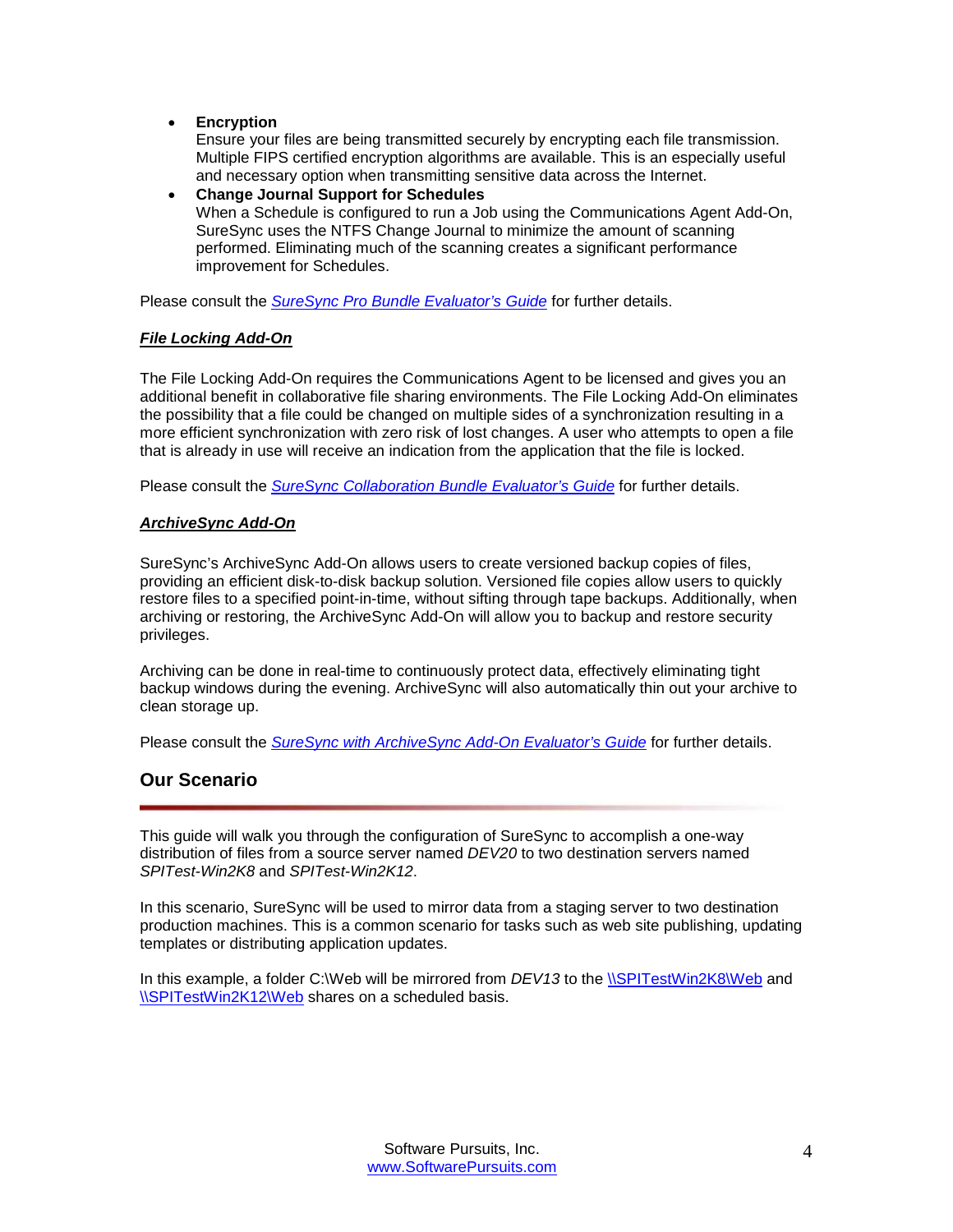This guide will show you how to configure a one-way synchronization job using a Schedule run on a clock basis. In this example, the Schedule will run once an hour. SureSync also has the capability to run in real-time. When run in this mode, changes are synchronized as they occur. This functionality requires the Communications Agent Add-On license. Please consult the *SureSync Pro Bundle [Add-On Evaluator's Guide](http://www.softwarepursuits.com/suresync/pdfs/v8/ss8_pro_evalguide.pdf)* for further details about configuring a Real-Time scenario.



<span id="page-5-0"></span>To begin your SureSync trial, you must install the correct SureSync components on the right machines. SureSync is installed using a Windows Installer installer. SureSync and all Add-On products are installed using the same installer.

For this scenario, the full SureSync application will be installed on one machine (*DEV20*). No software needs to be installed on the remote machines when performing a UNC or drive mapping based synchronization/replication.

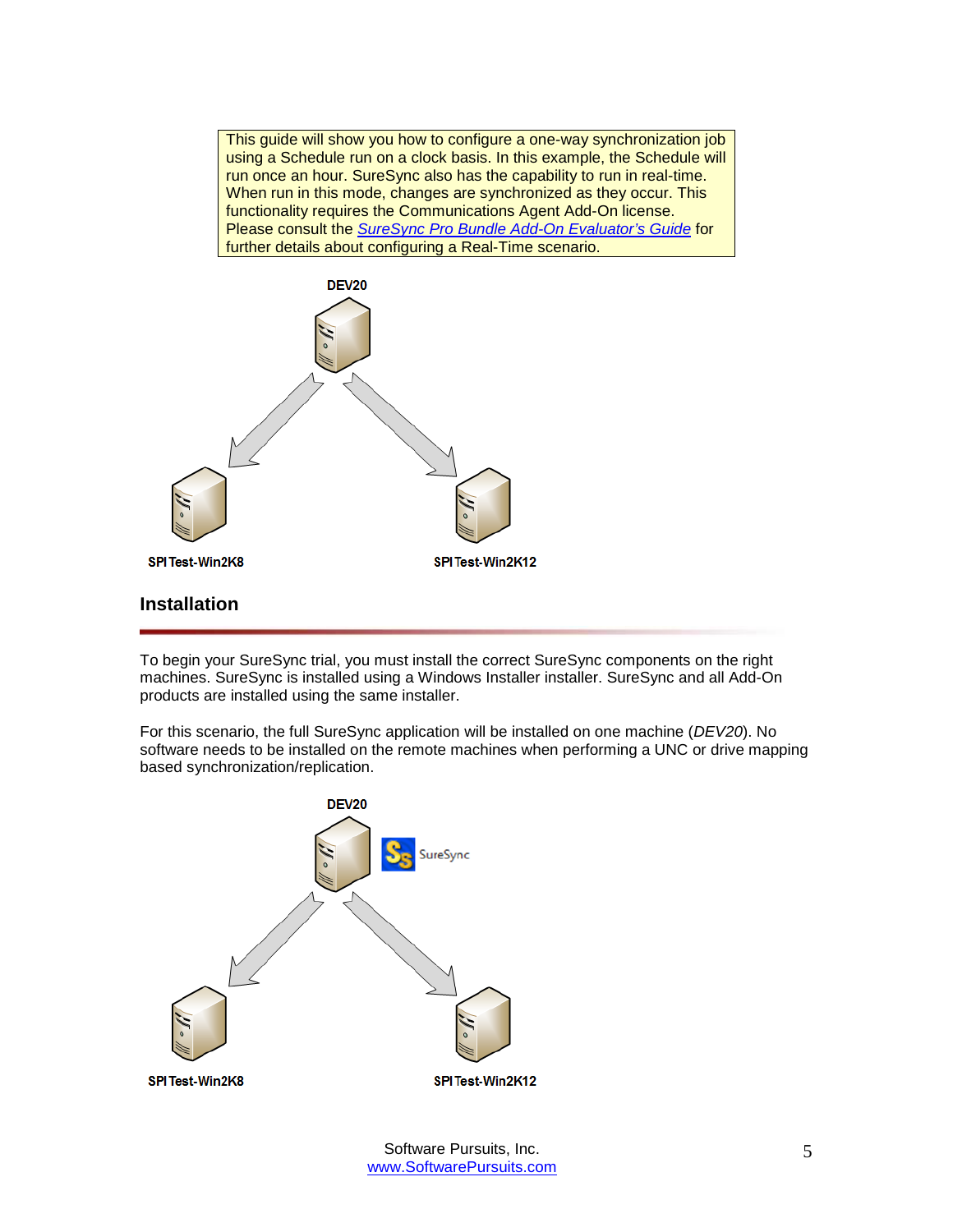On the *DEV20* machine, we will run SureSyncSetup.exe and select SureSync as the installation type in the installer. This will install the complete SureSync application and designate *DEV20* as the machine where we configure and run our synchronization.

|                                                                                                                                                                                                          |        | × |
|----------------------------------------------------------------------------------------------------------------------------------------------------------------------------------------------------------|--------|---|
| SureSync 8 Setup - InstallAware Wizard                                                                                                                                                                   |        |   |
| Which features of SureSync 8 do you want to install?                                                                                                                                                     |        |   |
| <b>◎ SureSync</b>                                                                                                                                                                                        |        |   |
| Installs the full SureSync application that includes the SureSync Desktop,<br>the Communications Agent and required components for File Locking,<br>SyncLockStatus server, Endpoint, and SQL Protection. |        |   |
| <b>Communications Agent</b>                                                                                                                                                                              |        |   |
| Installs the Communications Agent only. Includes the required<br>components for File Locking, SyncLockStatus server and SQL<br>Protection.                                                               |        |   |
|                                                                                                                                                                                                          |        |   |
|                                                                                                                                                                                                          |        |   |
|                                                                                                                                                                                                          |        |   |
|                                                                                                                                                                                                          |        |   |
| Next                                                                                                                                                                                                     | Cancel |   |

# <span id="page-6-0"></span>**Launch SureSync for the First Time**

Now that the required components have been installed, we can continue with the configuration. To launch SureSync for the first time, go to the Start menu, select the SureSync folder and click on the SureSync Desktop icon. This will launch the SureSync Desktop where you will perform your entire synchronization job configuration.

On the first launch of the application, SureSync will present you with a series of questions to aide in completing the initial configuration.

## <span id="page-6-1"></span>*Creating a SureSync Database*

The prompt displayed below informs you that a SureSync database needs to be created. The SureSync database is used to store all of your synchronization/replication configuration and related information. This database can be either an Access or SQL database.



Click "OK" to continue on with the creation of the database.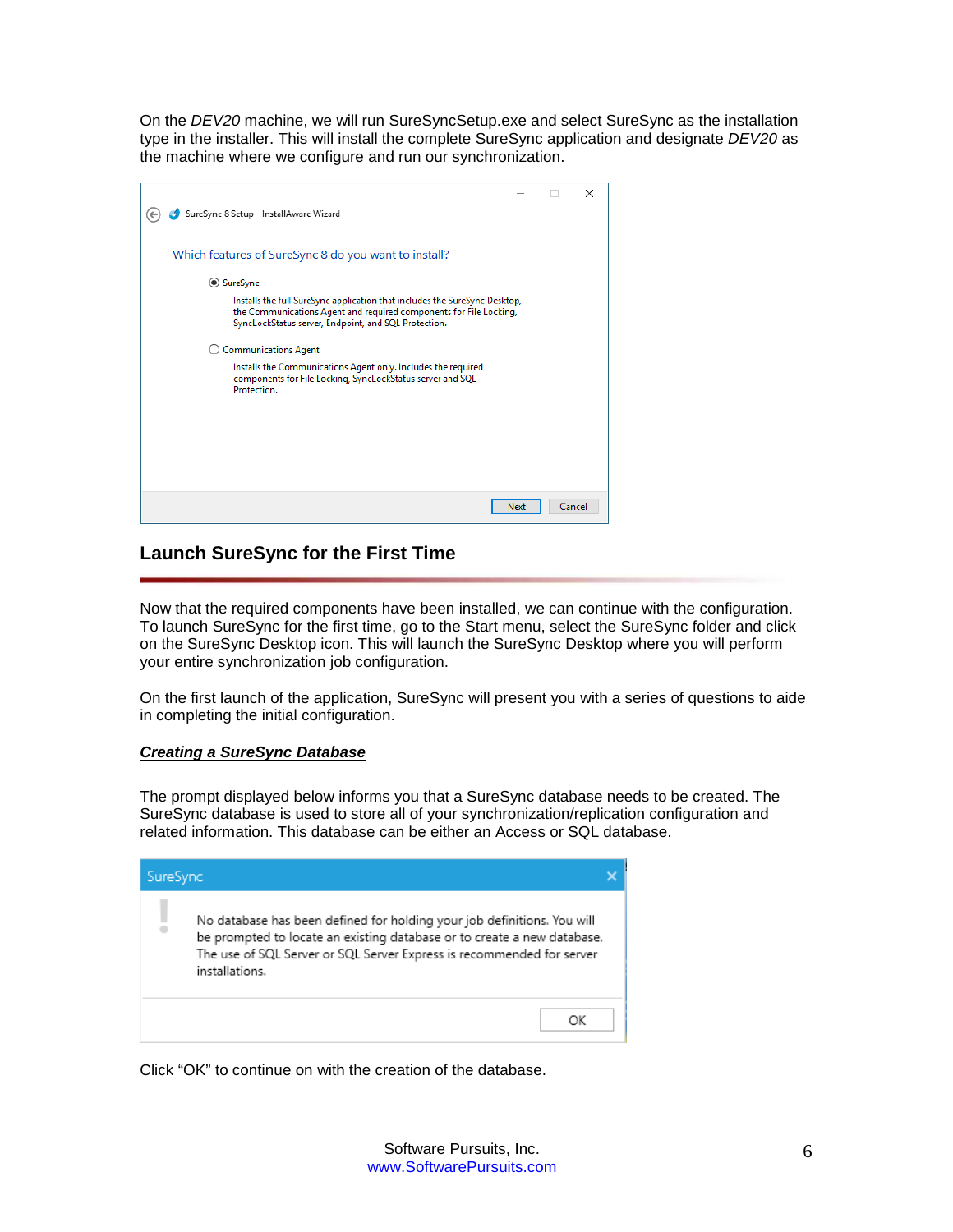The next dialog box allows you to select an existing SureSync database to open with the new installation or allows the creation of a new database. For our example, this is a new installation and "Yes" should be selected to create a new database.



On the next panel, the type of database is selected. For our example, we will select "Create a new Access/Jet database".

| Create a new Access/Jet database<br>○ Create a new SQL Server/MSDE database<br>Jet Database Path and File Name (*.mdb)<br>C:\Users\Public\Software Pursuits\SureSync8\SureSync.mdb<br>Browse<br>SOL ServerName\InstanceName<br>Enter: ServerName\InstanceName<br>Any SQL Server Failover Partner (mirrored) as ServerName\InstanceName<br>Enter: ServerName\InstanceName<br>Name of the SQL Database<br><b>Enter: Database Name</b><br>SOL Server account name or blank for Windows authentication<br><b>Enter: Account Name</b><br>Password for SQL Server account or blank for Windows authentication<br>Re-enter your SQL Server password | Sty Create a New SureSync Database |  | $\times$ |
|----------------------------------------------------------------------------------------------------------------------------------------------------------------------------------------------------------------------------------------------------------------------------------------------------------------------------------------------------------------------------------------------------------------------------------------------------------------------------------------------------------------------------------------------------------------------------------------------------------------------------------------------|------------------------------------|--|----------|
|                                                                                                                                                                                                                                                                                                                                                                                                                                                                                                                                                                                                                                              |                                    |  |          |
|                                                                                                                                                                                                                                                                                                                                                                                                                                                                                                                                                                                                                                              |                                    |  |          |
|                                                                                                                                                                                                                                                                                                                                                                                                                                                                                                                                                                                                                                              |                                    |  |          |
|                                                                                                                                                                                                                                                                                                                                                                                                                                                                                                                                                                                                                                              |                                    |  |          |
|                                                                                                                                                                                                                                                                                                                                                                                                                                                                                                                                                                                                                                              |                                    |  |          |
|                                                                                                                                                                                                                                                                                                                                                                                                                                                                                                                                                                                                                                              |                                    |  |          |
|                                                                                                                                                                                                                                                                                                                                                                                                                                                                                                                                                                                                                                              |                                    |  |          |
|                                                                                                                                                                                                                                                                                                                                                                                                                                                                                                                                                                                                                                              |                                    |  |          |
|                                                                                                                                                                                                                                                                                                                                                                                                                                                                                                                                                                                                                                              |                                    |  |          |
|                                                                                                                                                                                                                                                                                                                                                                                                                                                                                                                                                                                                                                              |                                    |  |          |
|                                                                                                                                                                                                                                                                                                                                                                                                                                                                                                                                                                                                                                              |                                    |  |          |
|                                                                                                                                                                                                                                                                                                                                                                                                                                                                                                                                                                                                                                              |                                    |  |          |
|                                                                                                                                                                                                                                                                                                                                                                                                                                                                                                                                                                                                                                              |                                    |  |          |
|                                                                                                                                                                                                                                                                                                                                                                                                                                                                                                                                                                                                                                              |                                    |  |          |
|                                                                                                                                                                                                                                                                                                                                                                                                                                                                                                                                                                                                                                              |                                    |  |          |
|                                                                                                                                                                                                                                                                                                                                                                                                                                                                                                                                                                                                                                              |                                    |  |          |
|                                                                                                                                                                                                                                                                                                                                                                                                                                                                                                                                                                                                                                              |                                    |  |          |
|                                                                                                                                                                                                                                                                                                                                                                                                                                                                                                                                                                                                                                              |                                    |  |          |
| Continue<br>Cancel                                                                                                                                                                                                                                                                                                                                                                                                                                                                                                                                                                                                                           |                                    |  |          |

The form will change to show the path to the Access/Jet Database. We will select the default location of C:\Users\Public\Software Pursuits\SureSync8\SureSync.mdb.

| St. Create a New SureSync Database                       |        |          |  |
|----------------------------------------------------------|--------|----------|--|
| Create a new Access/Jet database                         |        |          |  |
| ○ Create a new SQL Server/MSDE database                  |        |          |  |
| Jet Database Path and File Name (*.mdb)                  |        |          |  |
| C:\Users\Public\Software Pursuits\SureSync8\SureSync.mdb |        | Browse   |  |
|                                                          |        |          |  |
|                                                          | Cancel | Continue |  |
|                                                          |        |          |  |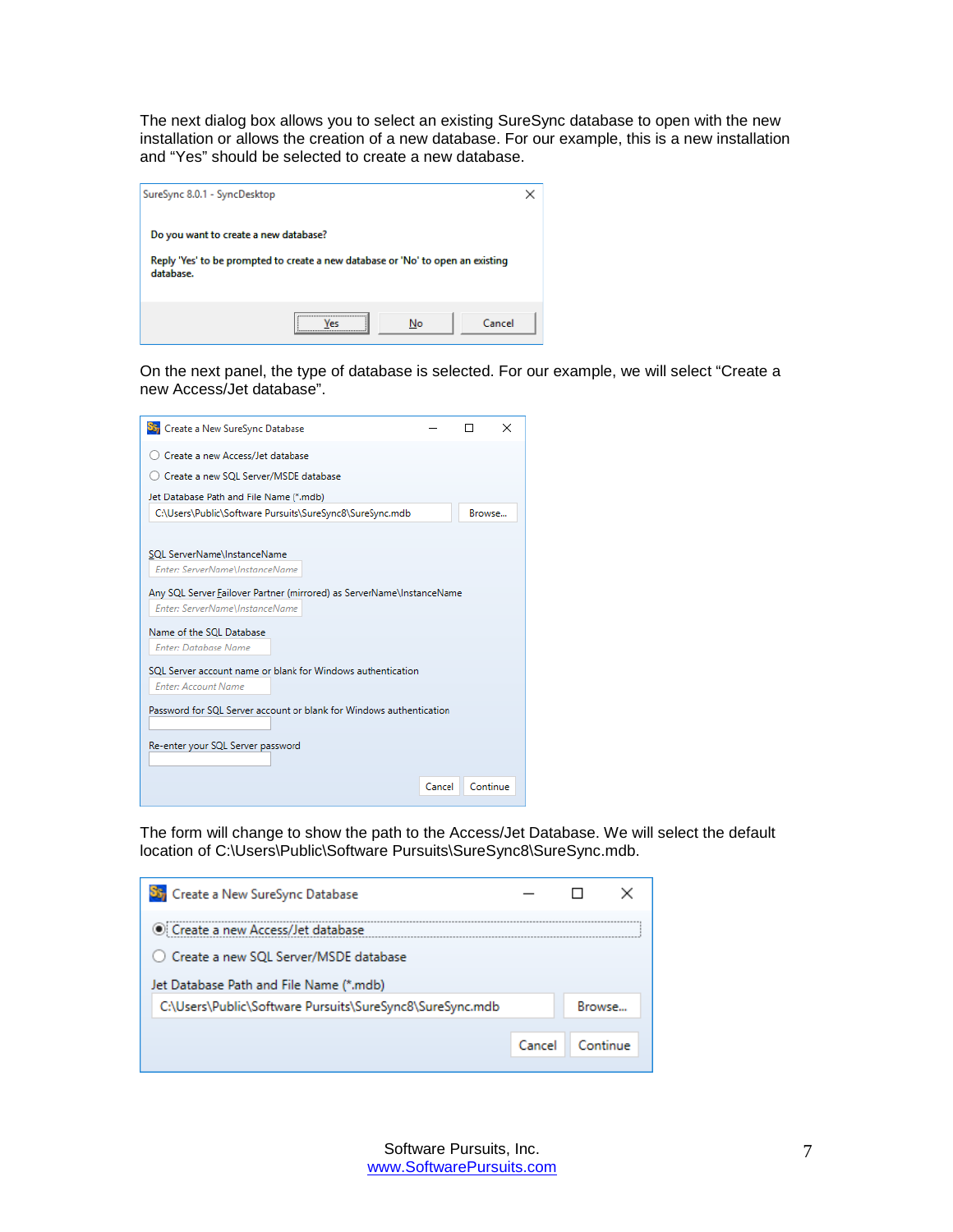## <span id="page-8-0"></span>*Configuring the Local Communications Agent*

The next step in the initial configuration involves defining a credential for the local Communications Agent to run under.

| SureSync |                                                                                                                                                                                                                                                                                                          |
|----------|----------------------------------------------------------------------------------------------------------------------------------------------------------------------------------------------------------------------------------------------------------------------------------------------------------|
|          | This appears to be a new database that does not have any agents<br>defined. You must create a local agent before you can create any jobs. A<br>New Computer wizard will start to help you define your local computer<br>and provide login credentials for an account to be used to access your<br>files. |
|          | ΩK                                                                                                                                                                                                                                                                                                       |

Click "OK" and the Communications Agent Configuration panel will be launched.



| <b>S<sub>S</sub></b> Create Computer Configuration |                                                                                                                                                                                                                                                                                                                                                         |          |        | × |
|----------------------------------------------------|---------------------------------------------------------------------------------------------------------------------------------------------------------------------------------------------------------------------------------------------------------------------------------------------------------------------------------------------------------|----------|--------|---|
| <b>Computer Name</b>                               |                                                                                                                                                                                                                                                                                                                                                         |          |        |   |
|                                                    | You only need to add machines that will be running a Software Pursuits Communications Agent Service that will be accessed<br>by SureSync jobs. Machines accessed via UNC paths do not need to be added. SureSync Endpoint client machines do not<br>need to be added here. An agent is always required on the machine running the jobs and a Scheduler. |          |        |   |
|                                                    | When you add a new machine it will receive a default configuration that will listen on TCP port 9032 and will expect to be<br>accessed using it's Computer Name (NetBIOS name). If the computer must be accessed via a DNS name or IP Address you<br>will need to modify your connection definitions when the wizard completes.                         |          |        |   |
|                                                    | You need to specify the Computer Name of your machine here, as configured on that machine. This must be the NetBIOS<br>name without the name qualified with the domain or workgroup name.                                                                                                                                                               |          |        |   |
|                                                    | Duplicate Computer Names are not supported.                                                                                                                                                                                                                                                                                                             |          |        |   |
| Computer Name dev20                                |                                                                                                                                                                                                                                                                                                                                                         |          |        |   |
|                                                    | Cancel                                                                                                                                                                                                                                                                                                                                                  | $<$ Back | Next > |   |

When the "Create Computer Configuration" wizard loads, the name of the computer SureSync is installed on is automatically filled in. For this example, the machine name is DEV20. Click "Next" to continue.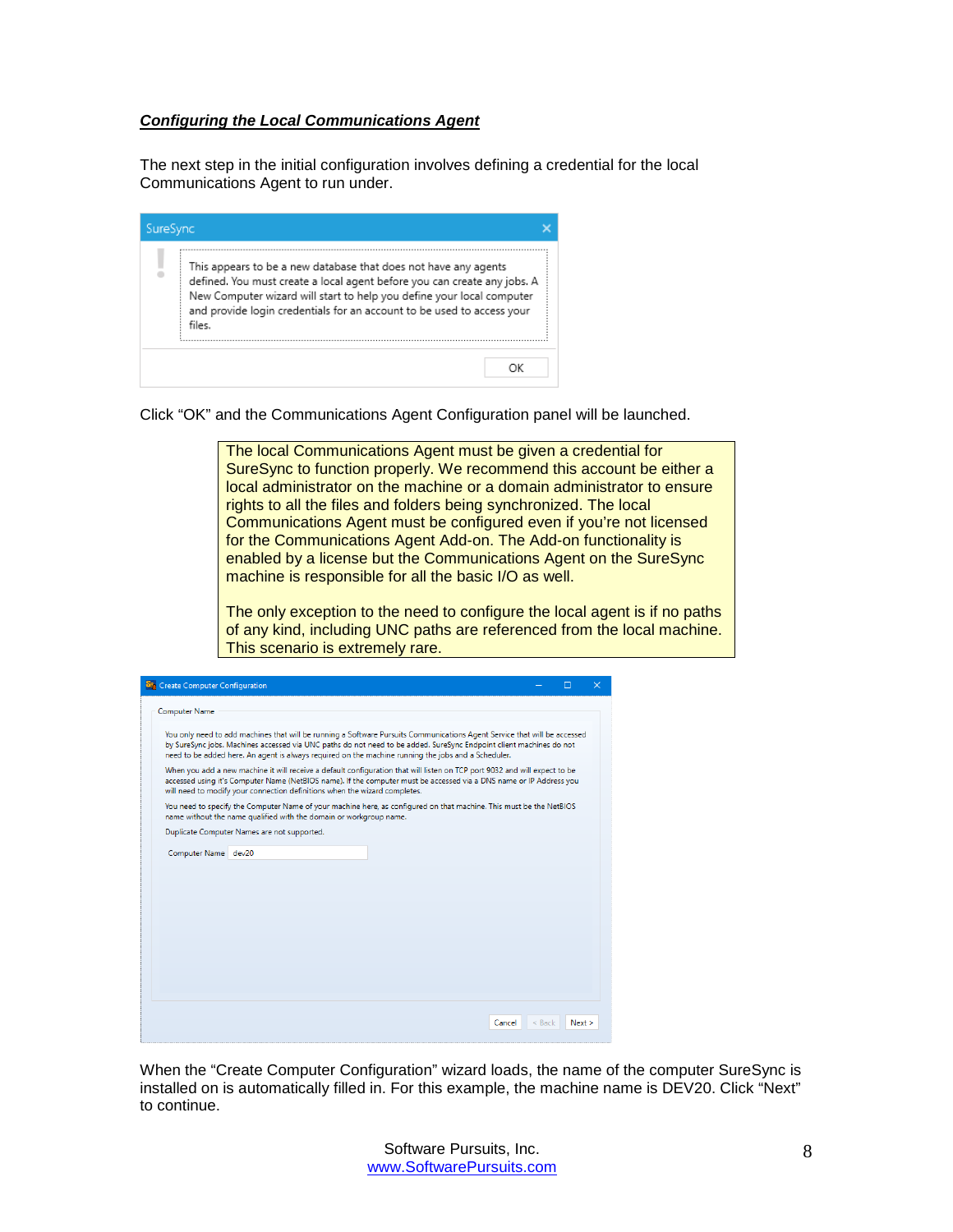| <b>Credentials</b> |                                  | Run a Communications Agent on this machine                                                                                                                                                    |
|--------------------|----------------------------------|-----------------------------------------------------------------------------------------------------------------------------------------------------------------------------------------------|
| Login Name         | domain\user                      |                                                                                                                                                                                               |
|                    |                                  | Specify the account that will be used to copy files. This is typically an administrator account because full<br>permissions will be needed to read and write files and copy file permissions. |
| Password           |                                  | Re-enter your password:                                                                                                                                                                       |
|                    | <b>Test Connections to Agent</b> | location and may be expected to fail.<br>A successful connection will update the status at the top of this tab to indicate the target                                                         |

The "Computer Information" panel of the wizard is where you define the user account and password that the Communications Agent should use to access the files on the machine.

To ease initial configuration, the "Run a Communications Agent on this machine" option will be checked. In addition, the account you are logged into the machine as will be prefilled in the "Login Name" field.

If you want the Communications Agent to run under a different user account, you can change it here. The account must be in domain\user or machinename\user format.

Enter the password for the defined account twice in the password fields.

When a Communications Agent configuration is saved, a default connection for TCP port 9032 is created automatically. In most environments, only the default connection is used.

To test the connection, click the "Test Connections to Agent" button.

Click "Finish" to complete Communications Agent configuration for the local agent.

The following dialog will appear, click "OK to proceed to the SureSync Desktop.

| SureSync |                                                                                                                                                                                                                                                                                                                                                        |  |
|----------|--------------------------------------------------------------------------------------------------------------------------------------------------------------------------------------------------------------------------------------------------------------------------------------------------------------------------------------------------------|--|
|          | You currently have no jobs defined. Create a new job by selecting 'Job<br>Definitions' on the left side of the form and then using the New Job<br>button at the top of the form. After creating a job you may create<br>Schedules and Monitors to reference the job.<br>Use the Help icon or press F1 for additional information on using<br>SureSync. |  |
|          | ΩK                                                                                                                                                                                                                                                                                                                                                     |  |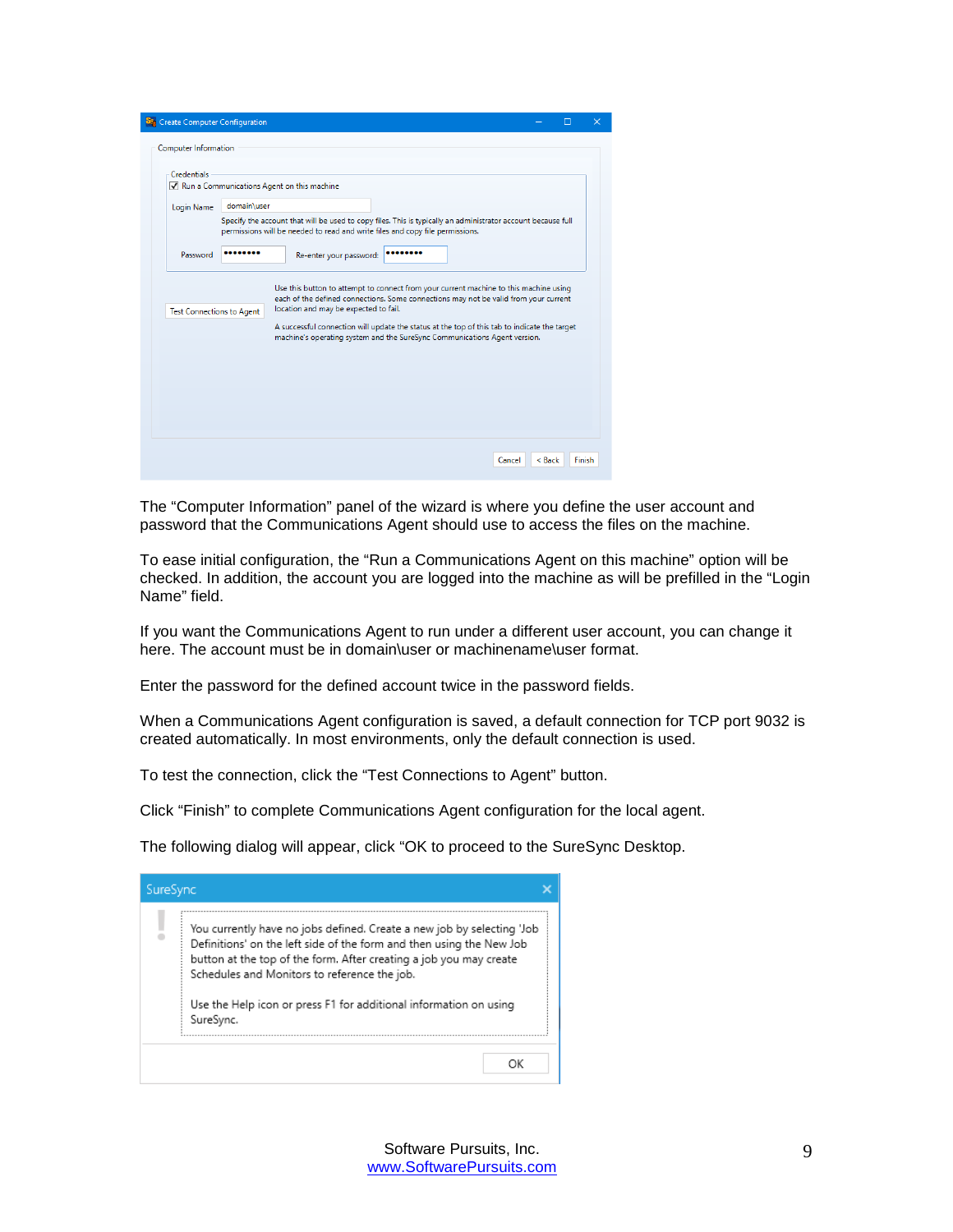# <span id="page-10-0"></span>**Importing a License**

A license file should be installed in the new database. This can be a trial license obtained from the Software Pursuits sales team or purchased license.

If you are new to SureSync, you should request a trial license from [http://www.softwarepursuits.com/suresync/download\\_trial.asp.](http://www.softwarepursuits.com/suresync/download_trial.asp) A license file will be generated and sent to you via e-mail. You can also call our sales team at 1-800-367-4823.

Once a license file has been provided to you, click the "Licenses" button (Icenses) in the ribbon bar of the SureSync Desktop and click the "Import License…" button to import the updated file.

●

# <span id="page-10-1"></span>**Installing the SureSync Scheduler**

The SureSync Scheduler is a Windows service that runs on the main SureSync machine. This service is responsible for launching Schedules at the correct times and for running Real-Time Monitors. You must have a Scheduler running in order for your Schedule to execute at the configured time.

To install the SureSync Scheduler service, click on the Home button in the upper left hand corner of the SureSync Desktop and click on "Scheduler Services."

| <b>Scheduler Services</b>                                                                                                                                                                         |        | × |
|---------------------------------------------------------------------------------------------------------------------------------------------------------------------------------------------------|--------|---|
| Scheduler Service on this machine<br>Install<br>Uninstall                                                                                                                                         |        |   |
| Identify the servers to run the Scheduler Service. These machines must<br>already be configured to run the Communications Service. You may<br>start or stop the Scheduler Service from this form. |        |   |
|                                                                                                                                                                                                   | Add    |   |
|                                                                                                                                                                                                   | Remove |   |
| Start<br>Stop                                                                                                                                                                                     |        |   |

To install the Scheduler, click the "Install" button, which will launch a window like the one below.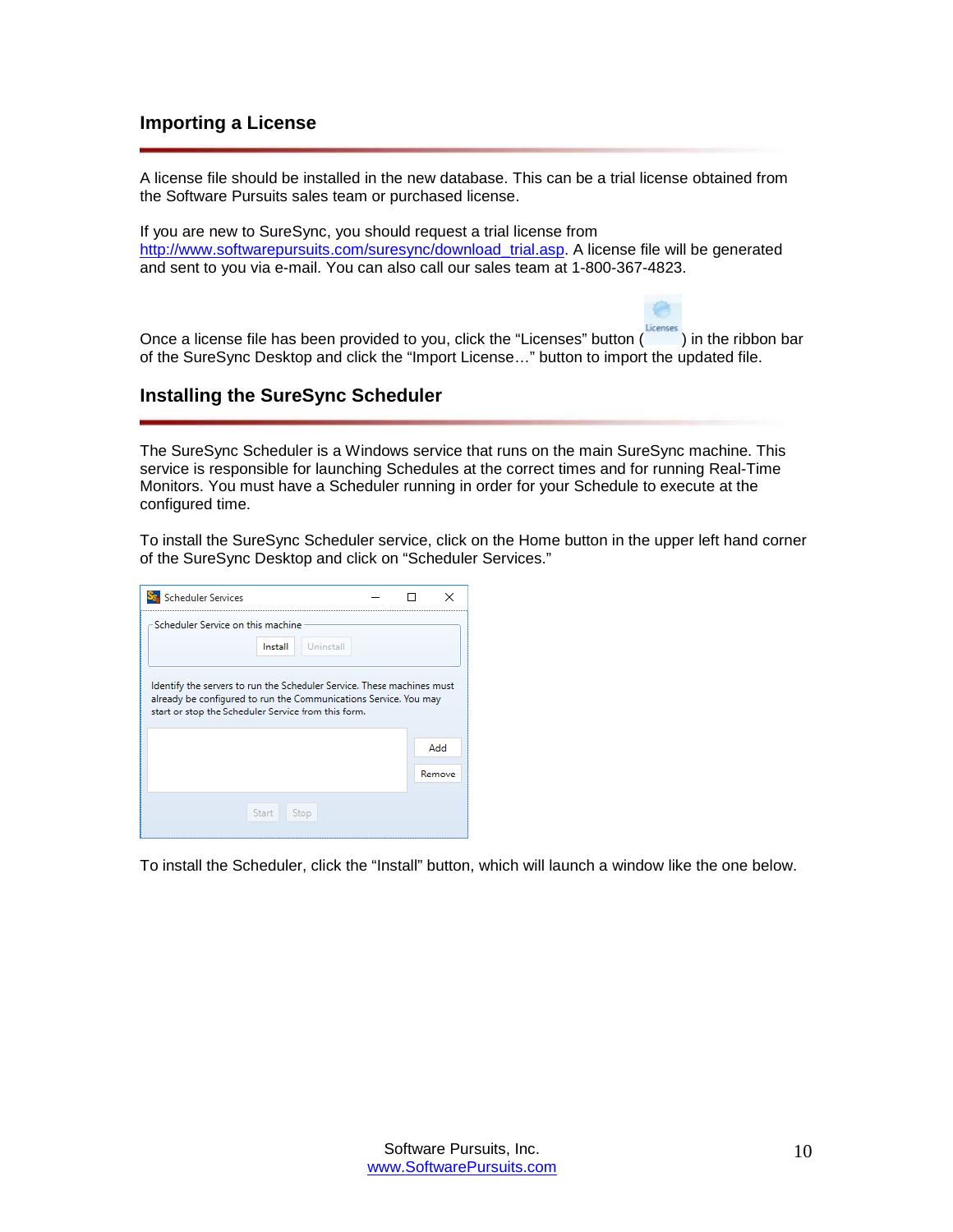| Scheduler Service Logon Information                                                                                                                                                                                            |        | × |
|--------------------------------------------------------------------------------------------------------------------------------------------------------------------------------------------------------------------------------|--------|---|
| The Scheduler credentials are used to access your database, job<br>lock files, and log or trace files. Files processed by jobs use the<br>credentials specified in the Communication Agent configurations<br>for each machine. |        |   |
| Please specify the user name to use for this service in the format<br>"[domain name]\[user name] " or [computer name]\[user name].<br>You may specify ".\Juser name]" for an account on the local<br>machine.                  |        |   |
| For SQL Server databases, the user must be a DB Owner of the<br>SureSync database.                                                                                                                                             |        |   |
| User Id [ <domain>\<user id="">]<br/>domain\user</user></domain>                                                                                                                                                               | Cancel |   |
| Password                                                                                                                                                                                                                       | Clear  |   |
| .<br>Confirm Password                                                                                                                                                                                                          | Save   |   |
|                                                                                                                                                                                                                                |        |   |

The user account the Scheduler service runs under must be a member of the local administrators group on the SureSync machine. If using SQL, the account must also be a DBOwner on the SureSync database.

Enter the username formatted as *machinename\username* or *domainname\username*. This account must be an administrator on the machine. Click "Save" to install the service.

You will receive a confirmation dialog box that the Scheduler service was installed successfully as shown below.

| SureSync |                                                        |  |
|----------|--------------------------------------------------------|--|
|          | Scheduler Service was successfully installed on DEV20. |  |
|          | ОК                                                     |  |

The Scheduler will appear in the dialog with a status of (Stopped).

| <b>Scheduler Services</b>                                                                                                                                                                         |         |           |  |  | $\times$ |  |  |
|---------------------------------------------------------------------------------------------------------------------------------------------------------------------------------------------------|---------|-----------|--|--|----------|--|--|
| Scheduler Service on this machine                                                                                                                                                                 |         |           |  |  |          |  |  |
|                                                                                                                                                                                                   | Install | Uninstall |  |  |          |  |  |
| Identify the servers to run the Scheduler Service. These machines must<br>already be configured to run the Communications Service. You may<br>start or stop the Scheduler Service from this form. |         |           |  |  |          |  |  |
| #BDEV20 (Stopped)                                                                                                                                                                                 |         |           |  |  | Add      |  |  |
|                                                                                                                                                                                                   |         |           |  |  | Remove   |  |  |
|                                                                                                                                                                                                   | Start   | Stop      |  |  |          |  |  |
|                                                                                                                                                                                                   |         |           |  |  |          |  |  |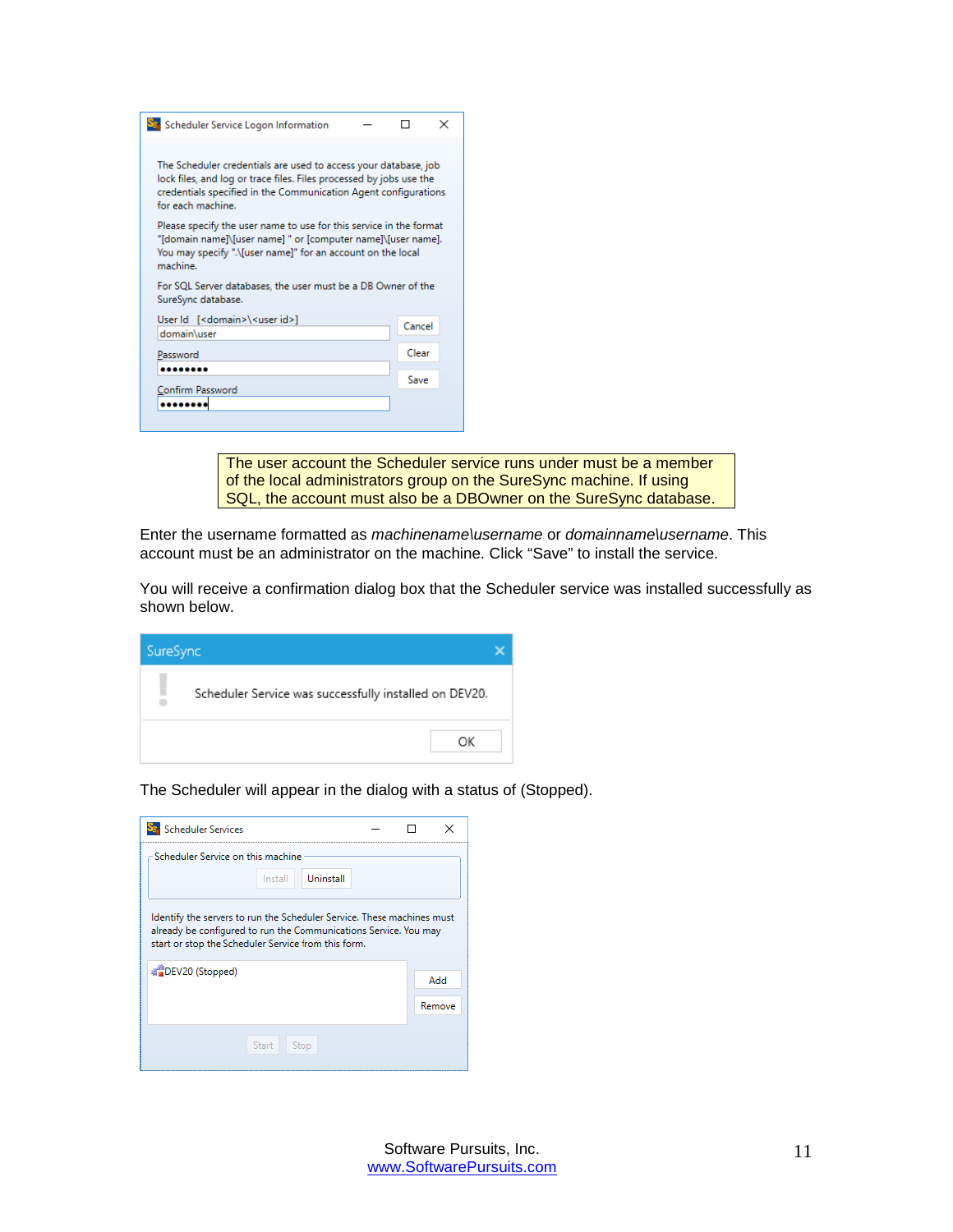Once the service has been installed, click on the machine name and click "Start." The Scheduler will now be listed as Machine Name (Running).

| <b>Scheduler Services</b>                                                                                                                                                                         |  | ×      |
|---------------------------------------------------------------------------------------------------------------------------------------------------------------------------------------------------|--|--------|
| Scheduler Service on this machine<br>Uninstall<br>Install                                                                                                                                         |  |        |
| Identify the servers to run the Scheduler Service. These machines must<br>already be configured to run the Communications Service. You may<br>start or stop the Scheduler Service from this form. |  |        |
| a DEV20 (Running)                                                                                                                                                                                 |  | Add    |
|                                                                                                                                                                                                   |  | Remove |
| <b>Start</b><br>Pause<br>Stop                                                                                                                                                                     |  |        |
|                                                                                                                                                                                                   |  |        |

# <span id="page-12-0"></span>**Creating the Job**

Jobs are the basic building blocks of SureSync. Each Job contains the root paths (source and destination paths) that apply to that Job and options for the Job. Each Job also contains one or more Rules that tell SureSync how to replicate & synchronize data. The Job and the Rule are created together in one wizard.

> The wizards are designed to quickly and easily configure the basic options needed to get a Job up and running. SureSync is an extremely flexible product with many advanced options. Additional options can be specified on the properties panels for the Job after it has been created.



Click on the Job button  $(\sqrt{10b})$  in the ribbon bar to launch the Job Wizard. The Job Wizard will be used to configure your synchronization / replication.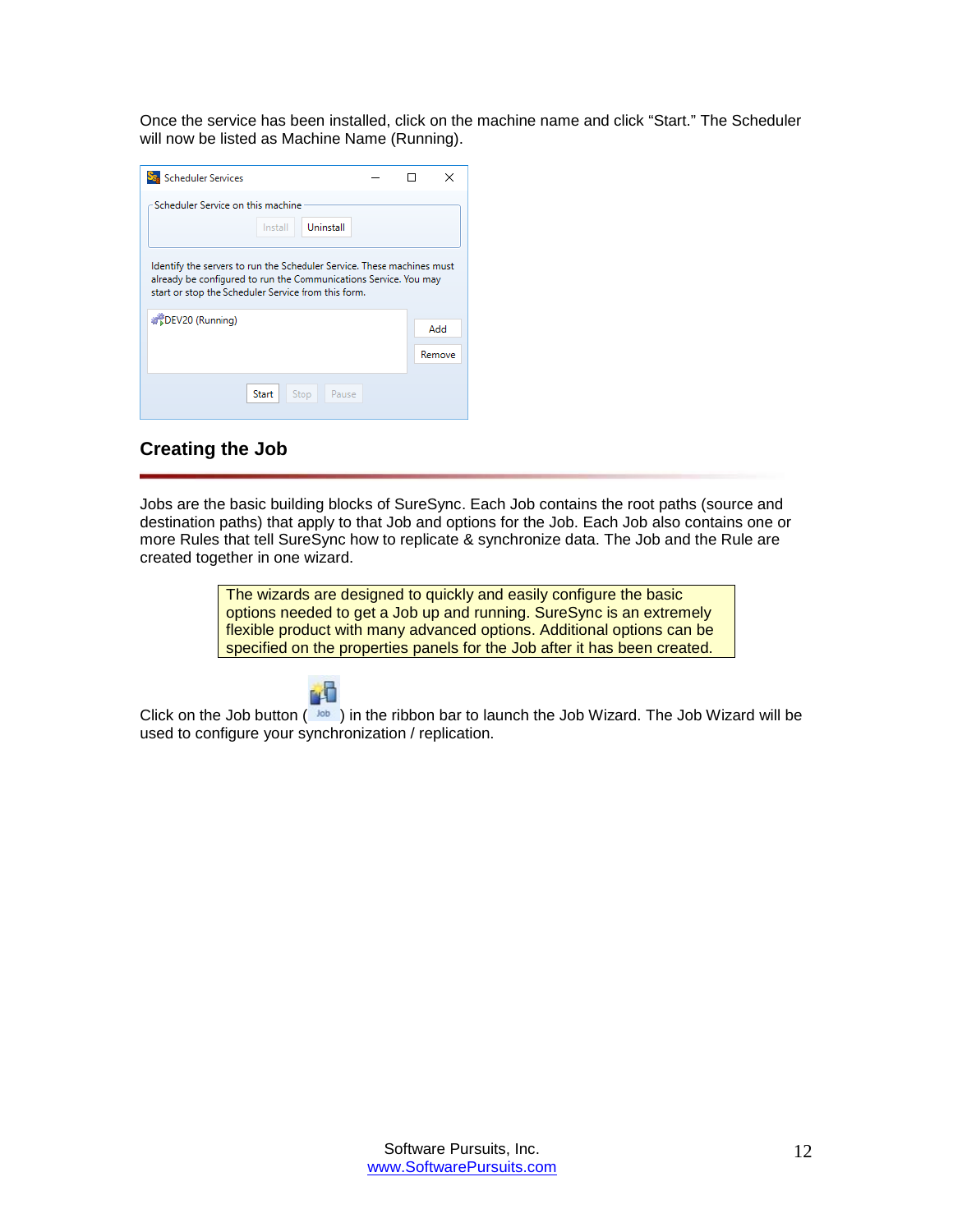## <span id="page-13-0"></span>*Name Your Job*

| Se Create New Job                     |        |          | $\Box$ | X |
|---------------------------------------|--------|----------|--------|---|
| <b>Job Name</b>                       |        |          |        |   |
| What would you like to call this Job? |        |          |        |   |
| Publish Web Data                      |        |          |        |   |
| Description                           |        |          |        |   |
|                                       |        |          |        |   |
|                                       |        |          |        |   |
|                                       |        |          |        |   |
|                                       |        |          |        |   |
|                                       |        |          |        |   |
|                                       |        |          |        |   |
|                                       |        |          |        |   |
|                                       |        |          |        |   |
|                                       |        |          |        |   |
|                                       |        |          |        |   |
|                                       |        |          |        |   |
|                                       |        |          |        |   |
|                                       |        |          |        |   |
|                                       |        |          |        |   |
|                                       | Cancel | $<$ Back | Next > |   |

The first panel in the wizard allows you to name your Job. Enter the name of the Job and an optional description and click "Next" to continue. The Job name used for this example will be "Publish Web Data."

#### <span id="page-13-1"></span>*Specifying Root Paths*

The next panel is used to specify the source and destination root paths that you want to synchronize. Later in the wizard you will specify the source path for the one-way Rule we are creating. In this dialog box, you are simply listing the source and destination paths that will be part of this synchronization.

> If you do not define at least two root paths on this panel, the only Rule methods available later in the wizard will be "Delete" and "Skip."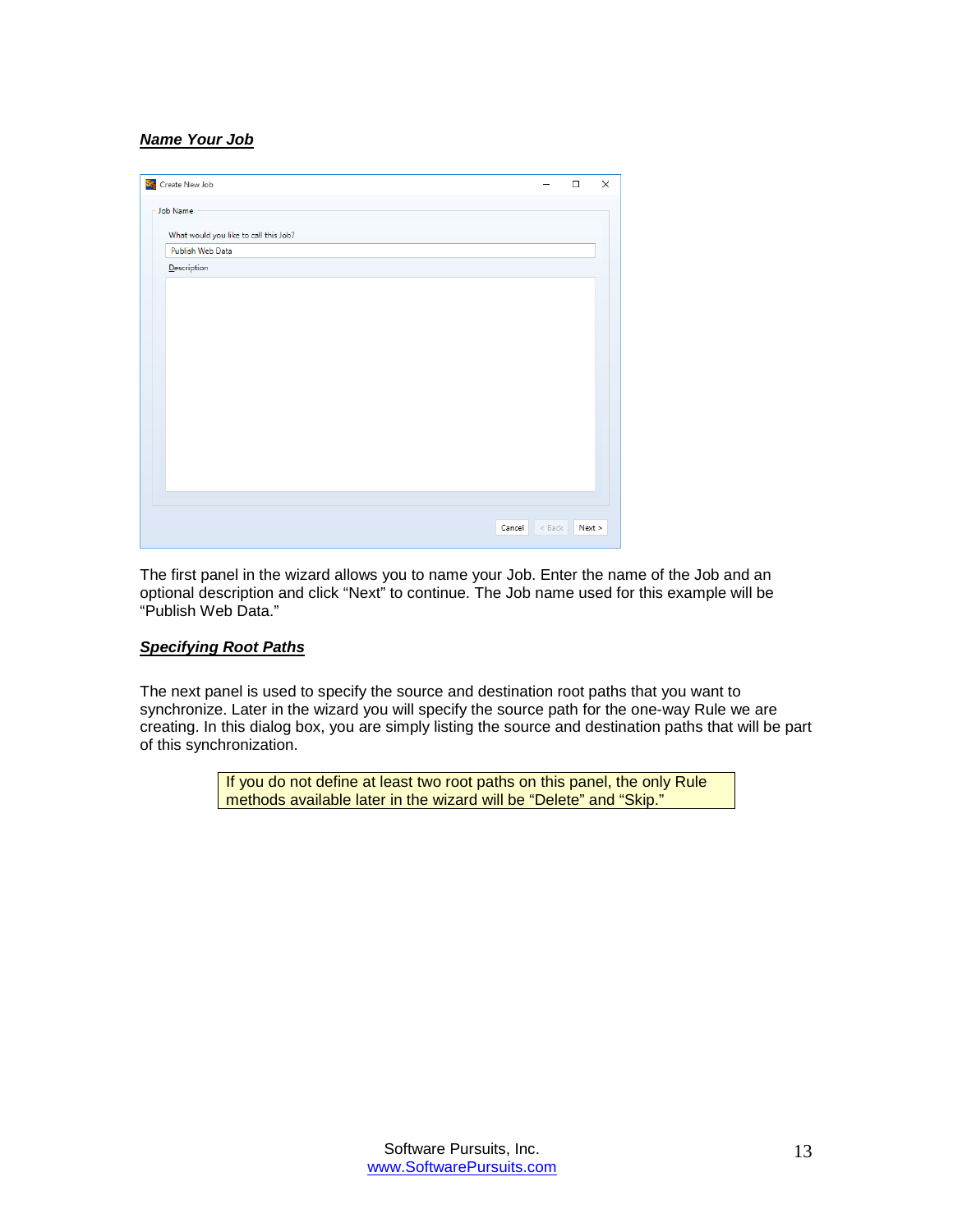| <b>Sta</b> Create New Job                                                                                   |        | $\Box$ | $\times$ |
|-------------------------------------------------------------------------------------------------------------|--------|--------|----------|
| <b>Set Root Paths</b>                                                                                       |        |        |          |
| You can add Backup Root paths and set many other options from a property sheet after your wizard completes. |        |        |          |
| Agent Name ▼ Root Path ▼ Test Path                                                                          |        |        |          |
|                                                                                                             |        |        |          |
|                                                                                                             |        |        |          |
|                                                                                                             |        |        |          |
|                                                                                                             |        |        |          |
|                                                                                                             |        |        |          |
|                                                                                                             |        |        |          |
|                                                                                                             |        |        |          |
| Add Edit Remove                                                                                             |        |        |          |
|                                                                                                             |        |        |          |
| Cancel                                                                                                      | < Back | Next > |          |
|                                                                                                             |        |        |          |

Root paths are added by clicking the "Add" button at the bottom of the panel.

For this example, our root paths are:

- C:\Web on DEV13
- **[\\SPITEST-WIN2K3\Web](file://NETTEST/Web) on SPITEST-WIN2K8**
- **[\\SPITEST-WIN2K8\Web](file://WINDOWS2008TEST/Web) on SPITEST-WIN2K12**

First, we will select the local path on DEV13 by browsing to that path through "My Computer," highlighting the directory and clicking "OK."

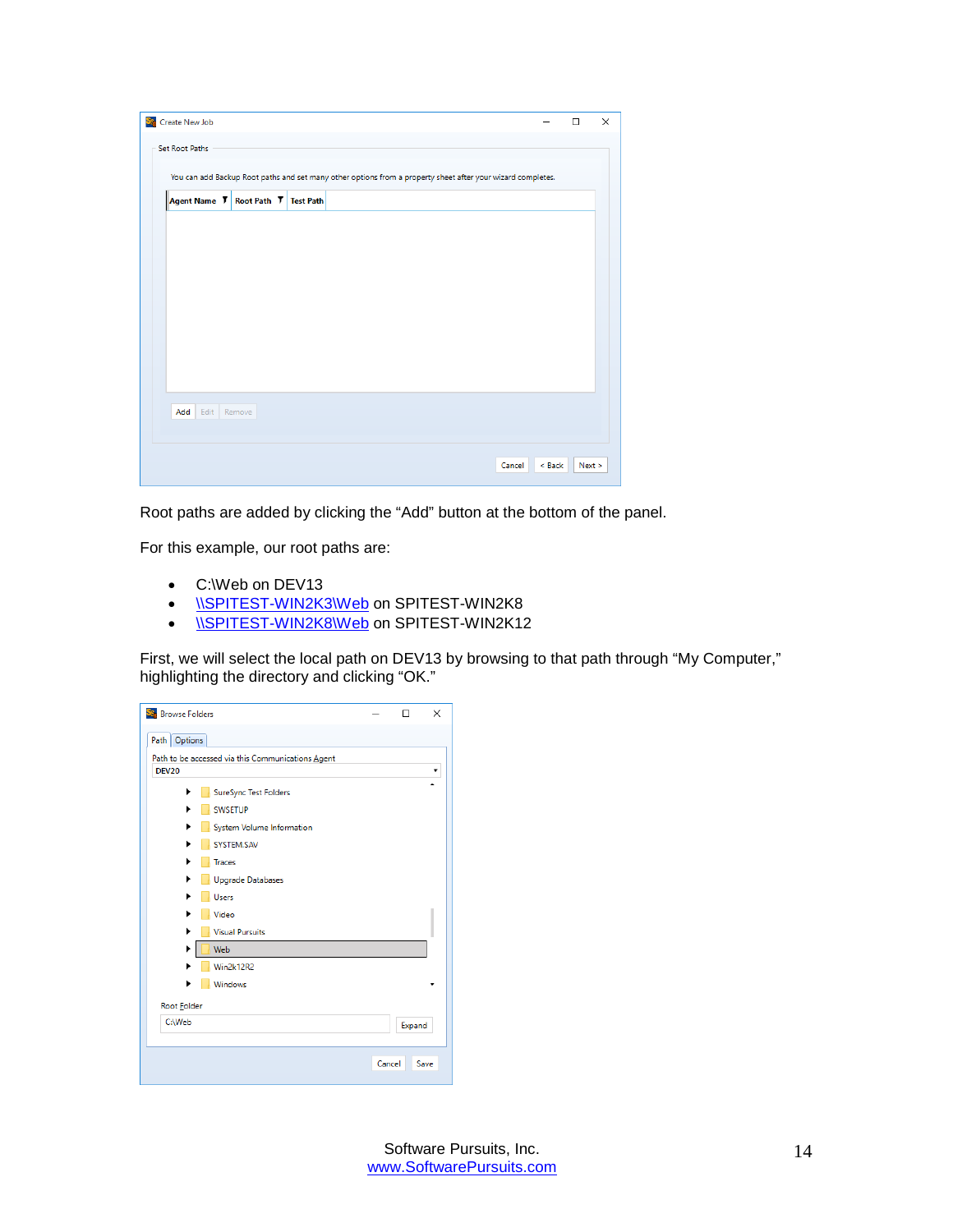Once that path has been added, we must add the paths on the remote machines. Click the "Add" button again to add a new path. Then you can browse through "Network" to the remote machine and select the share, select the drive letter if using a drive mapping, or manually type the path into the "Root Folder" field. In this case, we have used the browse panel to select the UNC path.

| <b>Ste</b> Browse Folders                         |        | п      | $\times$ |
|---------------------------------------------------|--------|--------|----------|
| Path Options                                      |        |        |          |
| Path to be accessed via this Communications Agent |        |        |          |
| <b>DEV20</b>                                      |        |        |          |
| ▶<br>$\Box$ SPISQL                                |        |        |          |
| <b>SPITESTVM</b>                                  |        |        |          |
| SPITEST-WIN2K12                                   |        |        |          |
| SPITEST-WIN2K3                                    |        |        |          |
| SPITEST-WIN2K8                                    |        |        |          |
| Jeff's Test Folders (\\SPITEST-WIN2K8)<br>▶       |        |        |          |
| ProfMan (\\SPITEST-WIN2K8)<br>٠                   |        |        |          |
| Software Pursuits (\\SPITEST-WIN2K8)<br>▶         |        |        |          |
| ▶<br>Traces (\\SPITEST-WIN2K8)                    |        |        |          |
| ▶<br>Web (\\SPITEST-WIN2K8)                       |        |        |          |
| <b>SPIWEBSVR</b>                                  |        |        |          |
| <b>SUPPORT1</b>                                   |        |        |          |
|                                                   |        |        |          |
| Root Folder                                       |        |        |          |
| \\SPITEST-WIN2K8\Web                              |        | Expand |          |
|                                                   |        |        |          |
|                                                   | Cancel | Save   |          |
|                                                   |        |        |          |
|                                                   |        |        |          |

If you select a drive mapping, the path will be converted to a UNC path. Drive mappings are specific to a user so if you execute a Schedule automatically via the Scheduler service and are not logged in a drive mapping would fail. A UNC path points to the same resource but is always available.

By default, SureSync will access UNC paths using the credential defined earlier for the Communications Agent. In some cases, this credential will not be valid on the remote UNC path. For example, if you're on a workstation running as a local account and trying to access a resource on a domain or a non-Windows machine.

In these cases, you must define a specific credential for the UNC path to use. This is done by clicking on the Options tab and clicking on the "Change..." button for the "User Id for UNC path access" option as displayed below.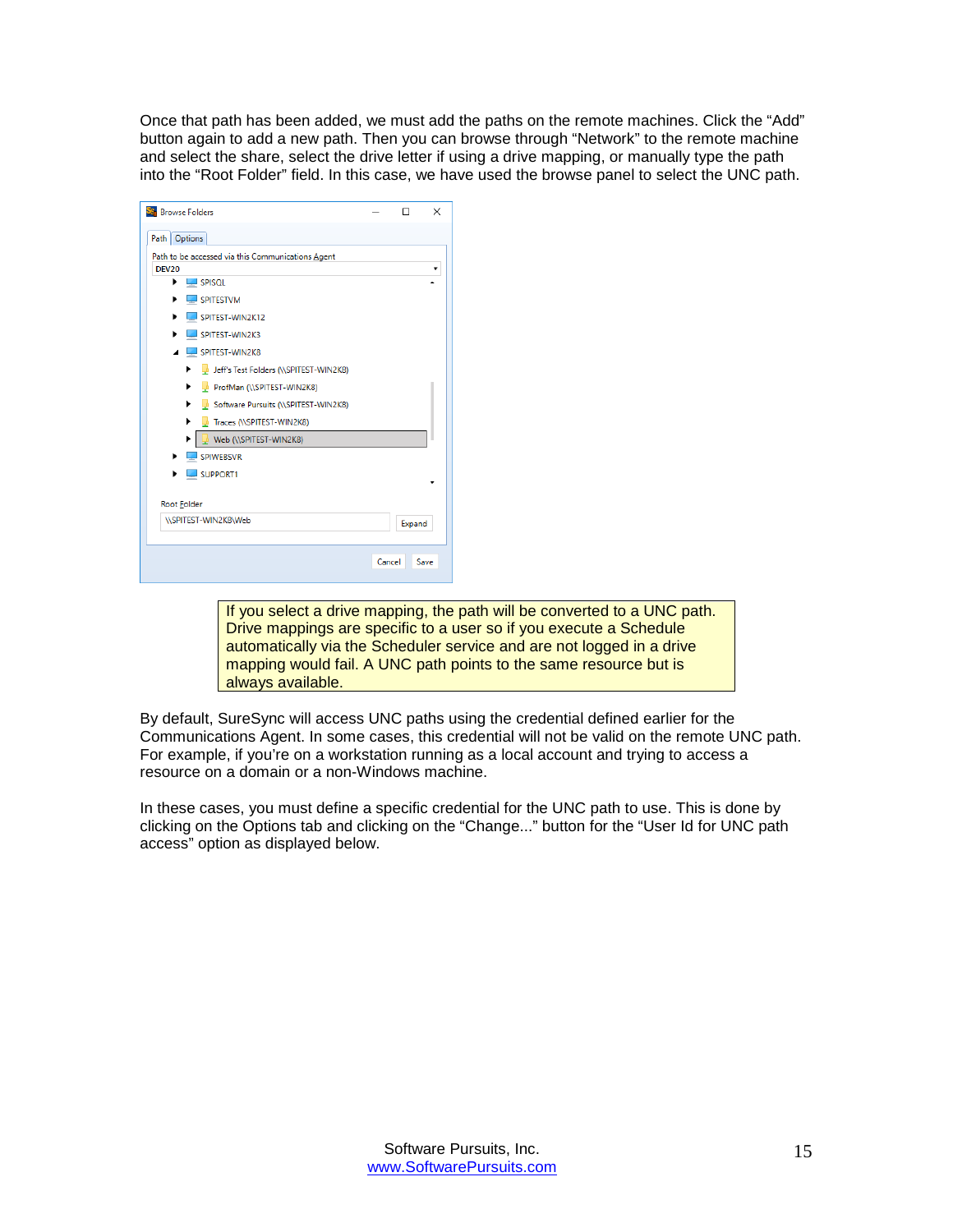| <b>Browse Folders</b>                                                                                                                                                                                                                                                                                                                                                                                                                                                                                                           |        |        | ×    |
|---------------------------------------------------------------------------------------------------------------------------------------------------------------------------------------------------------------------------------------------------------------------------------------------------------------------------------------------------------------------------------------------------------------------------------------------------------------------------------------------------------------------------------|--------|--------|------|
| Path   Options                                                                                                                                                                                                                                                                                                                                                                                                                                                                                                                  |        |        |      |
| Create root folder if it does not exist<br>Allow copying security objects to this path<br>Verify volume changes when history is used<br>Copy "Date Created" and Access Date for files copied to this path<br>Monitor folder for content changes<br>This is an Archive Root Path<br>lgnore file name case changes<br>V Validate Symbolic Links<br>FTP path is absolute<br>User Id for UNC Path Access, if the agent credential is not sufficient, or your<br>FTP User Name credential. This is not for the Communications Agent. |        |        |      |
| <b>FTP Profile</b>                                                                                                                                                                                                                                                                                                                                                                                                                                                                                                              |        |        |      |
| (None)<br>Agent Login User Id<br>(Default)                                                                                                                                                                                                                                                                                                                                                                                                                                                                                      |        | Change |      |
|                                                                                                                                                                                                                                                                                                                                                                                                                                                                                                                                 | Cancel |        | Save |

In the dialog box that appears, enter a correct user ID and password for accessing the UNC path in question and then click the "OK" button.

| Edit Path Access Logon                                                                                                                                                                                                              |        |
|-------------------------------------------------------------------------------------------------------------------------------------------------------------------------------------------------------------------------------------|--------|
| User Id<br>user1                                                                                                                                                                                                                    | Ok     |
| Password                                                                                                                                                                                                                            | Clear  |
| Confirm Password                                                                                                                                                                                                                    | Cancel |
|                                                                                                                                                                                                                                     |        |
| This user name and password will be used to access a<br>password protected UNC path or to connect to an FTP path.<br>Clear the User Name to default to using the Communications<br>Agent credential or an anonymous FTP credential. |        |

Click "Save" to add the path. Continue clicking "New" and adding paths until all the paths involved in the synchronization are present.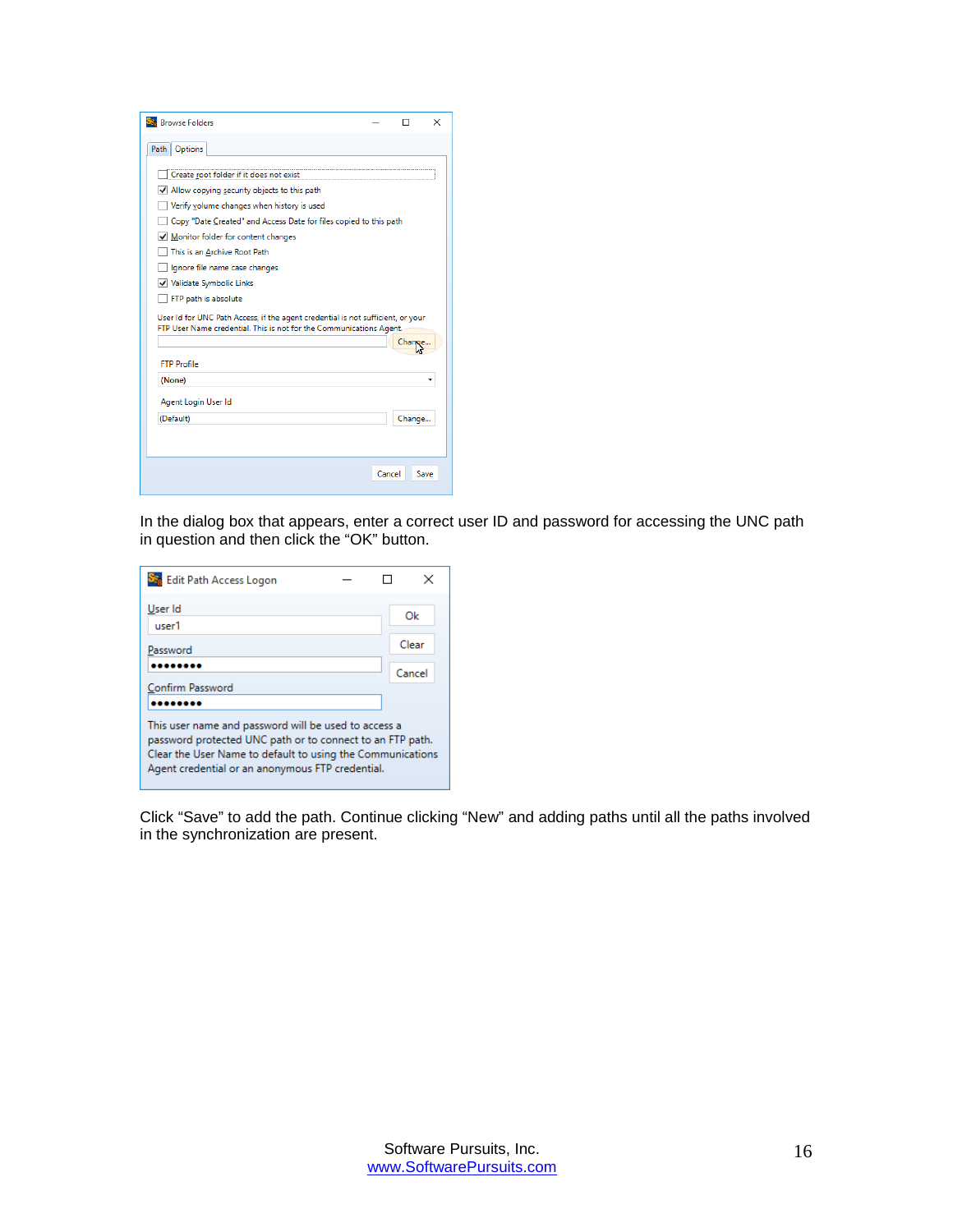| Create New Job        |                                                                                                             |                        |  |        |        | □      | $\times$ |
|-----------------------|-------------------------------------------------------------------------------------------------------------|------------------------|--|--------|--------|--------|----------|
| <b>Set Root Paths</b> |                                                                                                             |                        |  |        |        |        |          |
|                       | You can add Backup Root paths and set many other options from a property sheet after your wizard completes. |                        |  |        |        |        |          |
| Agent Name T          | <b>Root Path</b><br>$\mathbf{r}$                                                                            | <b>Test Path</b>       |  |        |        |        |          |
| DEV20                 | <b>C:\Web</b>                                                                                               | <b>Test Connection</b> |  |        |        |        |          |
| DEV20                 | \\SPITEST-WIN2K8\Web                                                                                        | <b>Test Connection</b> |  |        |        |        |          |
| DEV20                 | \\SPITEST-WIN2K12\Web Test Connection                                                                       |                        |  |        |        |        |          |
|                       |                                                                                                             |                        |  |        |        |        |          |
|                       |                                                                                                             |                        |  |        |        |        |          |
|                       |                                                                                                             |                        |  |        |        |        |          |
|                       |                                                                                                             |                        |  |        |        |        |          |
|                       |                                                                                                             |                        |  |        |        |        |          |
|                       |                                                                                                             |                        |  |        |        |        |          |
|                       |                                                                                                             |                        |  |        |        |        |          |
|                       |                                                                                                             |                        |  |        |        |        |          |
| Add<br>Edit Remove    |                                                                                                             |                        |  |        |        |        |          |
|                       |                                                                                                             |                        |  |        |        |        |          |
|                       |                                                                                                             |                        |  |        |        |        |          |
|                       |                                                                                                             |                        |  |        |        |        |          |
|                       |                                                                                                             |                        |  | Cancel | < Back | Next > |          |

<span id="page-17-0"></span>Once all of the paths have been entered, press the "Next" button to continue.

## *Determining the Best Rule*

SureSync offers a number of different replication & synchronization methods, allowing a great deal of flexibility in how your data is handled. A chart detailing each of these Rules can be found in the help file under "Rule Methods Summary."

#### <span id="page-17-1"></span>*Selecting Your Rule & Defining Folder Exclusions*

On this next panel we will specify the Rule to use for this job.

*If the panel indicates that only the "Delete" and "Skip" Rules are available, you have selected only one root path. To correct the problem, you should click the "Back" button on the wizard and add the additional path(s) that will be processed by the Job.*

The type of Rule we will be using in this example is "Mirror." The panel will load looking like the screenshot below.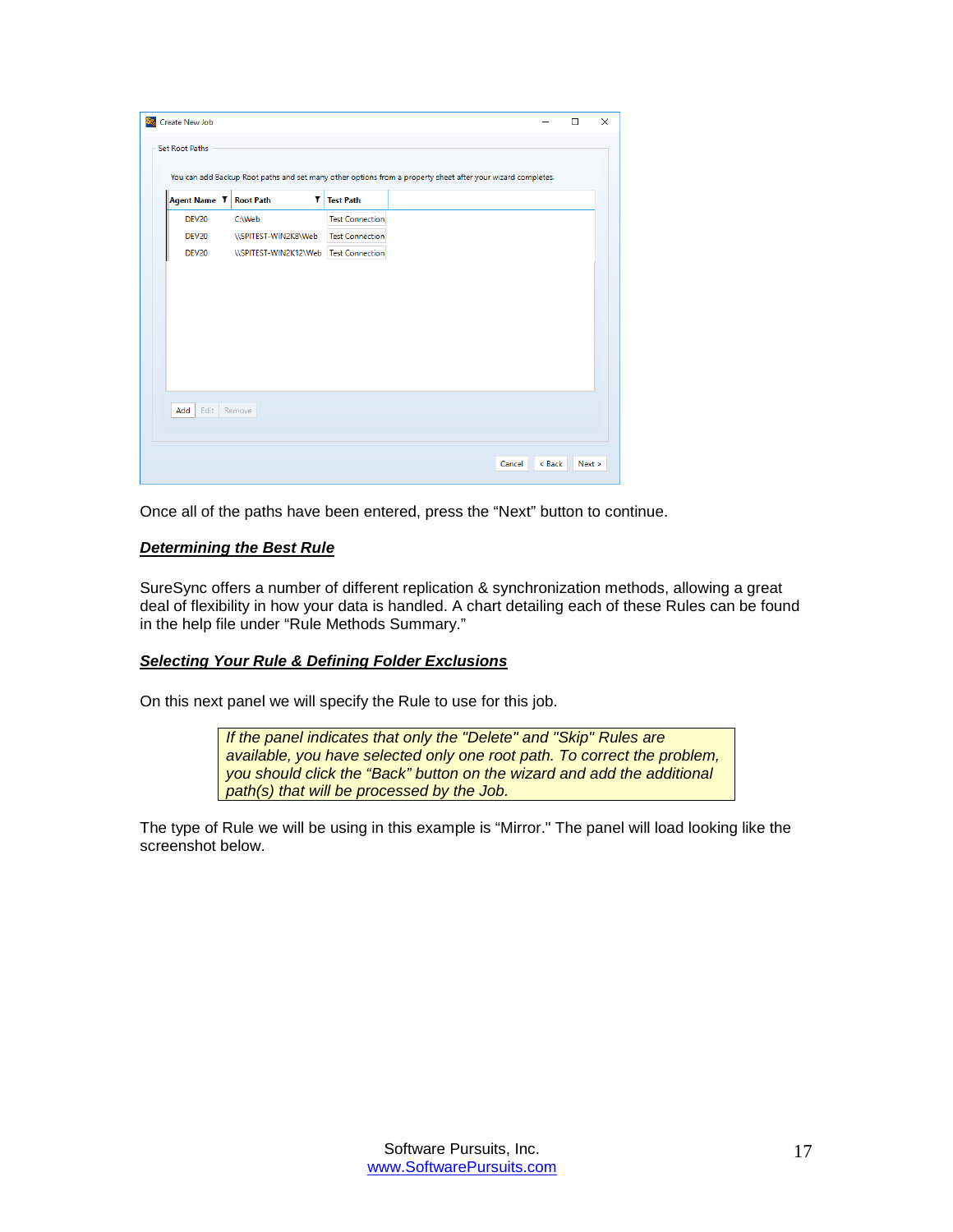| Create New Job<br>Ss.                                                                                                                                                                       | □ | $\times$ |
|---------------------------------------------------------------------------------------------------------------------------------------------------------------------------------------------|---|----------|
| Set Rule Type                                                                                                                                                                               |   |          |
| Rule Type<br>۰.                                                                                                                                                                             |   |          |
| Also apply Rule to subfolders of the folders specified                                                                                                                                      |   |          |
| This rule applies to the following subfolders                                                                                                                                               |   |          |
| Λ                                                                                                                                                                                           |   | $\cdots$ |
| Separate subfolders with vertical bar characters ( ). Subfolders can be preceded with a hyphen (-) to exclude<br>matching folders from the rule. Variables may be used in subfolder values. |   |          |
| Cancel<br>< Back                                                                                                                                                                            |   | Next >   |

To select the Rule type, pull down the "Rule Type" drop-down and select "Mirror."

| <b>Sta</b> Create New Job                                                                                                                                                                   |                  | п        | X |
|---------------------------------------------------------------------------------------------------------------------------------------------------------------------------------------------|------------------|----------|---|
| Set Rule Type                                                                                                                                                                               |                  |          |   |
| Rule Type   Mirror<br>۰                                                                                                                                                                     |                  |          |   |
| Replaces, adds, and deletes files and folders making one or more identical copies of the source path.                                                                                       |                  |          |   |
| Also apply Rule to subfolders of the folders specified                                                                                                                                      |                  |          |   |
| This rule applies to the following subfolders                                                                                                                                               |                  |          |   |
| À                                                                                                                                                                                           |                  | $\cdots$ |   |
|                                                                                                                                                                                             |                  |          |   |
|                                                                                                                                                                                             |                  |          |   |
|                                                                                                                                                                                             |                  |          |   |
|                                                                                                                                                                                             |                  |          |   |
|                                                                                                                                                                                             |                  |          |   |
|                                                                                                                                                                                             |                  |          |   |
|                                                                                                                                                                                             |                  |          |   |
|                                                                                                                                                                                             |                  |          |   |
|                                                                                                                                                                                             |                  |          |   |
| Separate subfolders with vertical bar characters ( ). Subfolders can be preceded with a hyphen (-) to exclude<br>matching folders from the rule. Variables may be used in subfolder values. |                  |          |   |
|                                                                                                                                                                                             |                  |          |   |
|                                                                                                                                                                                             |                  |          |   |
|                                                                                                                                                                                             | < Back<br>Cancel | Next     |   |

The "This rule applies to the following subfolders" section of the panel allows you to include or exclude specific subfolders. The default "\" means to include all subfolders. You can enter subfolders into the text field or select them using the checkboxes in the browse dialog on the lower portion of the wizard panel. Folders are excluded by placing a minus character (-) in front of the folder name. Multiple folder entries are separated by the vertical bar character (|).

## *Examples*

To synchronize only two subfolders named "FolderA" and "FolderB," you would enter the following: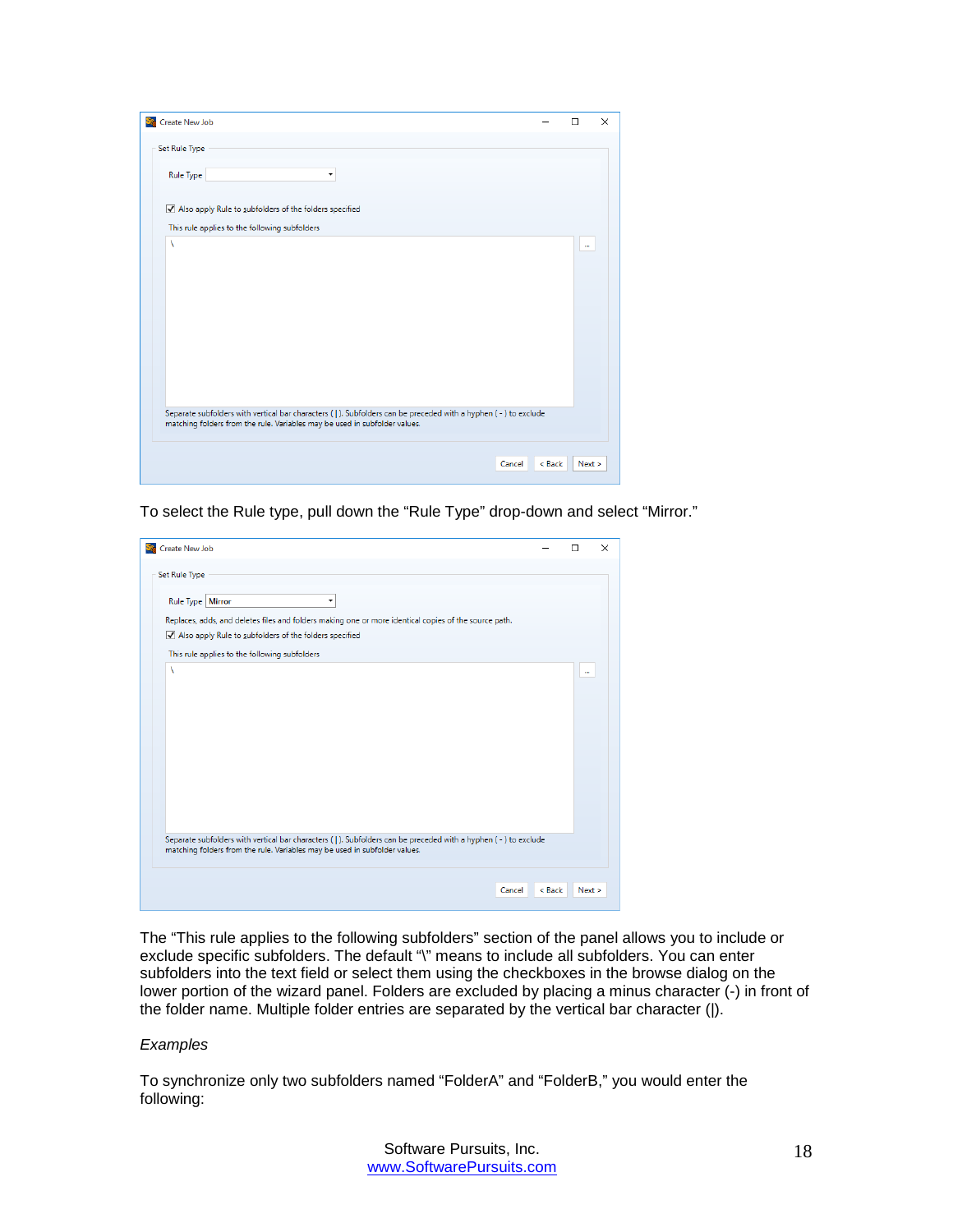\FolderA\ | \FolderB\

To synchronize all subdirectories except for subfolders "FolderA" and "FolderB," you would enter the following:

\ | -\FolderA\ | -\FolderB\

For our example scenario, the default "\" option will be used to process all subfolders.

To learn more about how to include and exclude subfolders, press the "F1" key on this panel.

<span id="page-19-0"></span>Click the "Next" button to continue.

## *Selecting the Source Path*

The next panel is where you indicate the source root path. This is done by selecting the path from the drop-down menu. All other paths are configured as destinations. In this example, the source path is the C:\Web folder on DEV13.

Your wizard panel should look like:

| S <sub>S</sub> Create New Job               |          | □      | × |
|---------------------------------------------|----------|--------|---|
| Set Source Root Path                        |          |        |   |
| Specify the source root path for this Rule. |          |        |   |
| [DEV20]C:\Web                               |          | ۰      |   |
|                                             |          |        |   |
|                                             |          |        |   |
|                                             |          |        |   |
|                                             |          |        |   |
|                                             |          |        |   |
|                                             |          |        |   |
|                                             |          |        |   |
|                                             |          |        |   |
|                                             |          |        |   |
|                                             |          |        |   |
|                                             |          |        |   |
|                                             |          |        |   |
| Cancel                                      | $<$ Back | Next > |   |

<span id="page-19-1"></span>Click the "Next" button to continue.

## *Filtering Based on File Masks*

The next panel displayed will let you indicate the files to be included or excluded from the synchronization. Each entry in this panel should be separated by a vertical bar (|) character. To exclude a file name or file type, place a minus sign (-) in front of the mask.

The default file mask is \*.\* which includes all files. Some common exclusions you could consider adding are: -\*.tmp | -~\*.doc | -~\$.doc? | -~\$.xls?. This excludes tmp files and some Microsoft Office temporary files.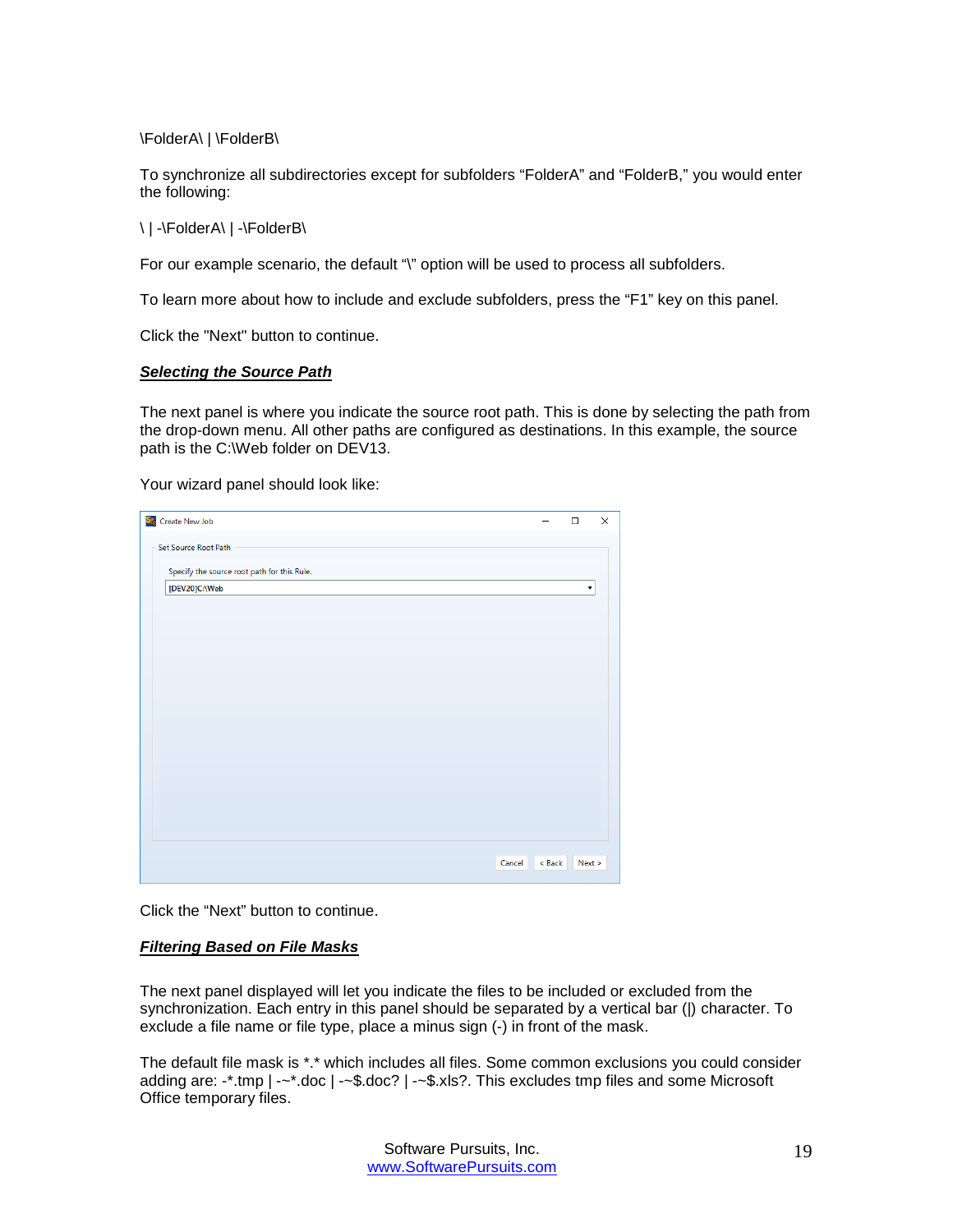

## *Examples*

To synchronize only \*.doc files and a file named "Test.txt," you would enter the following:

\*.doc | Test.txt

To exclude \*.tmp files, \*.doc files, and a file named "Test.txt," you would enter the following:

\*.\* | -\*.tmp | -\*.doc | -Test.txt

To learn more about how to include and exclude files based on file masks, press the "F1" key on this panel.

Clicking the "Finish" button will create your Job. The Job Wizard only displays a subset of essential options for a Job. There are many other options that can be configured by modifying the properties of the Job using the SureSync Desktop. Pressing the "F1" key on any tab in the application will display context sensitive help detailing the options on that tab.

#### <span id="page-20-0"></span>*Previewing Your Job*

SureSync provides two methods to preview the actions that will be performed by a Job. The first option is the Preview that provides a graphical user interface display of all actions that would be performed without actually doing them. To launch a Preview, click on the Job in the SureSync Desktop and click on the Preview button in the Ribbon Bar. Further details about Preview are available in the SureSync help file.

The second option is called a Trial Run. This method produces a tab delimited file containing the actions that would be performed. This file can easily be opened in Microsoft Excel to be viewed. To run a Trial Run, right click on the Job and select "Trial Run." Further details about Trial Run are available in the SureSync help file.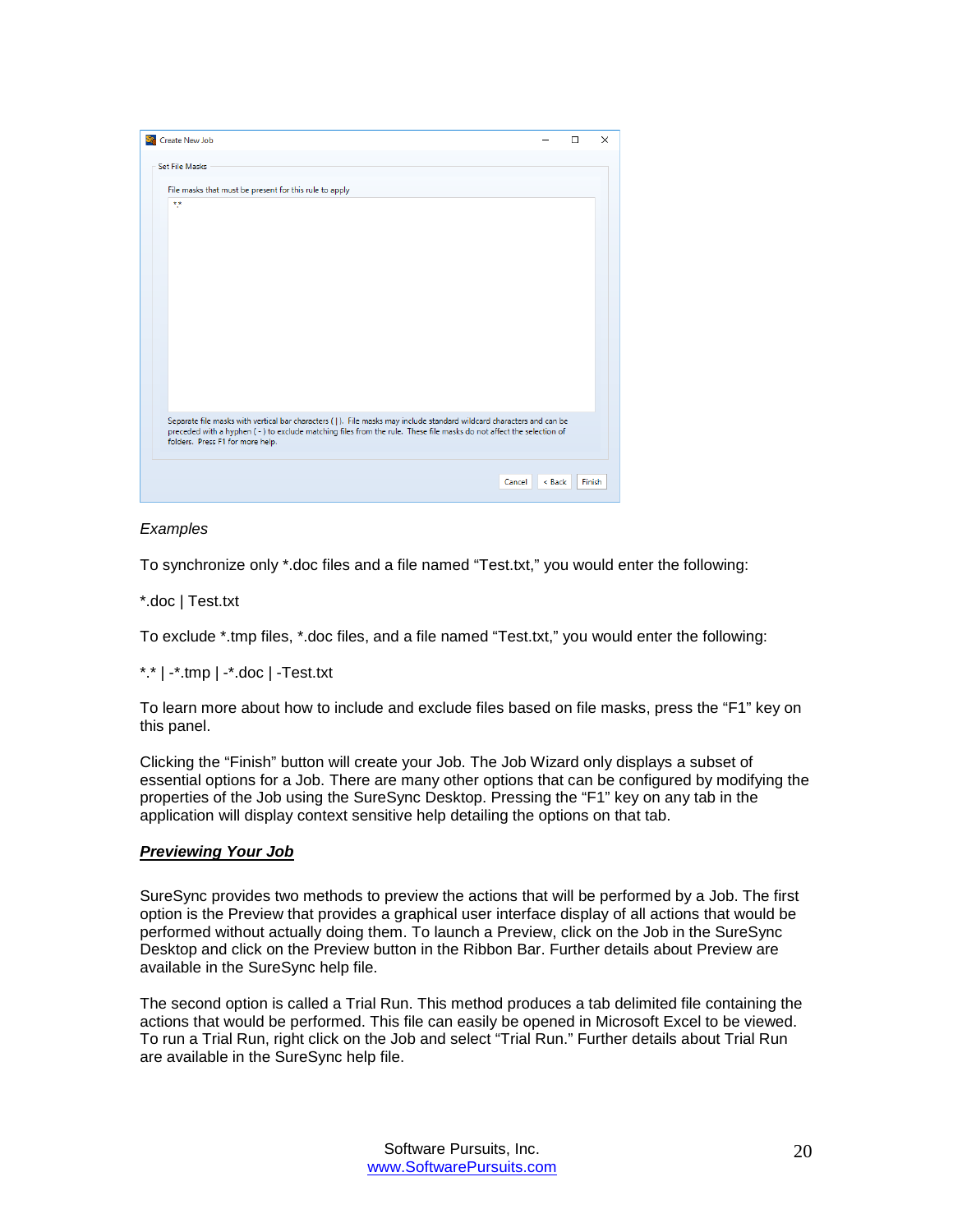# <span id="page-21-0"></span>**Creating a Schedule**

A Schedule is used to run a Job or set of Jobs on a clock/calendar basis. For example, you could run the Schedule once every hour, once a day, or once a week.

> *A Job can only be active once at a given time. If you're planning to run a Job using a Schedule you should not attempt to run the same Job with a Real-Time Monitor. If you already are running a Job in a Real-Time Monitor it cannot be run in a Schedule until the Real-Time Monitor is stopped.*



To create a Schedule to run your Job automatically click on the "Create Schedule" button (Schedule) on the ribbon bar. This will launch the appropriate wizard.

> *The wizards are designed to quickly and easily configure the basic options needed to get a Schedule up and running. SureSync is an extremely flexible product with many advanced options. Additional options can be specified on the properties panels for the Schedule after it has been created.*

## <span id="page-21-1"></span>*Name Your Schedule*

| Se Create New Schedule                         |          | □ | X      |
|------------------------------------------------|----------|---|--------|
| Schedule Name                                  |          |   |        |
| What would you like to call this Schedule?     |          |   |        |
| Schedule Web Data                              |          |   |        |
| Description                                    |          |   |        |
|                                                |          |   |        |
|                                                |          |   |        |
|                                                |          |   |        |
|                                                |          |   |        |
|                                                |          |   |        |
|                                                |          |   |        |
|                                                |          |   |        |
|                                                |          |   |        |
|                                                |          |   |        |
|                                                |          |   |        |
| Next execution scheduled for 1/1/1900 12:00 AM |          |   |        |
| <b>√</b> Hold Schedule                         |          |   |        |
|                                                |          |   |        |
|                                                |          |   |        |
| Cancel                                         | $<$ Back |   | Next > |

The first panel allows you to name your Schedule. Enter the name of the Schedule and an optional description. Then click "Next" to continue.

#### <span id="page-21-2"></span>*Selecting What Job(s) to Run*

The next panel is where you specify the Job(s) you would like this Schedule to run. Jobs are selected by performing a drag and drop operation from the "Available Jobs" column to the "Selected Jobs" column.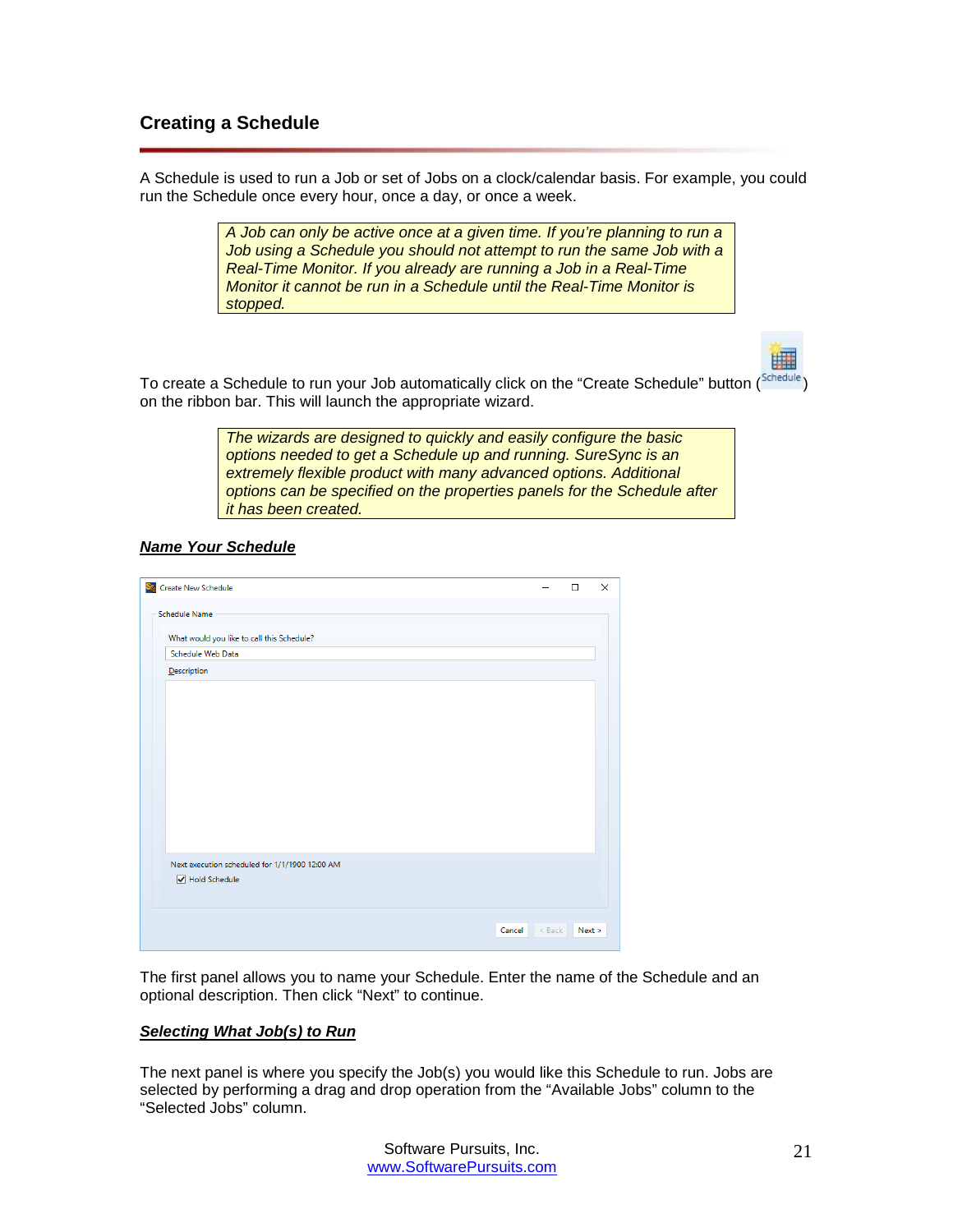| Se Create New Schedule |                                                                                                                                                 |  |               |        |        | $\Box$ | $\times$ |
|------------------------|-------------------------------------------------------------------------------------------------------------------------------------------------|--|---------------|--------|--------|--------|----------|
| Select Jobs            |                                                                                                                                                 |  |               |        |        |        |          |
|                        | Select Jobs that will run when this Schedule executes. You can change the order by dragging and dropping the items in<br>the selected Jobs box. |  |               |        |        |        |          |
|                        | Available Jobs                                                                                                                                  |  | Selected Jobs |        |        |        |          |
|                        | <b>Publish Web Data</b>                                                                                                                         |  |               |        |        |        |          |
|                        |                                                                                                                                                 |  |               |        |        |        |          |
|                        |                                                                                                                                                 |  |               | Cancel | < Back | Next > |          |

Multiple Jobs can be run under one Schedule. To do so, add all the Jobs you want this Schedule to run under the "Selected Jobs" column. The Jobs will be run in the order listed. To modify the order of execution simply click on one of the Jobs and drag it up or down the list to change the order.

For our example, drag and drop the "Publish Web Data" Job into the "Selected Jobs" column. The panel should now look like this:

| So Create New Schedule                                                                                                |                  |                  | □      |
|-----------------------------------------------------------------------------------------------------------------------|------------------|------------------|--------|
| Select Jobs                                                                                                           |                  |                  |        |
| Select Jobs that will run when this Schedule executes. You can change the order by dragging and dropping the items in |                  |                  |        |
| the selected Jobs box.                                                                                                |                  |                  |        |
| Available Jobs                                                                                                        | Selected Jobs    |                  |        |
|                                                                                                                       | Publish Web Data |                  |        |
|                                                                                                                       |                  |                  |        |
|                                                                                                                       |                  |                  |        |
|                                                                                                                       |                  |                  |        |
|                                                                                                                       |                  |                  |        |
|                                                                                                                       |                  |                  |        |
|                                                                                                                       |                  |                  |        |
|                                                                                                                       |                  |                  |        |
|                                                                                                                       |                  |                  |        |
|                                                                                                                       |                  |                  |        |
|                                                                                                                       |                  |                  |        |
|                                                                                                                       |                  |                  |        |
|                                                                                                                       |                  |                  |        |
|                                                                                                                       |                  |                  |        |
|                                                                                                                       |                  |                  |        |
|                                                                                                                       |                  |                  |        |
|                                                                                                                       |                  | Cancel<br>< Back |        |
|                                                                                                                       |                  |                  | Next > |

Click the "Next" button to continue.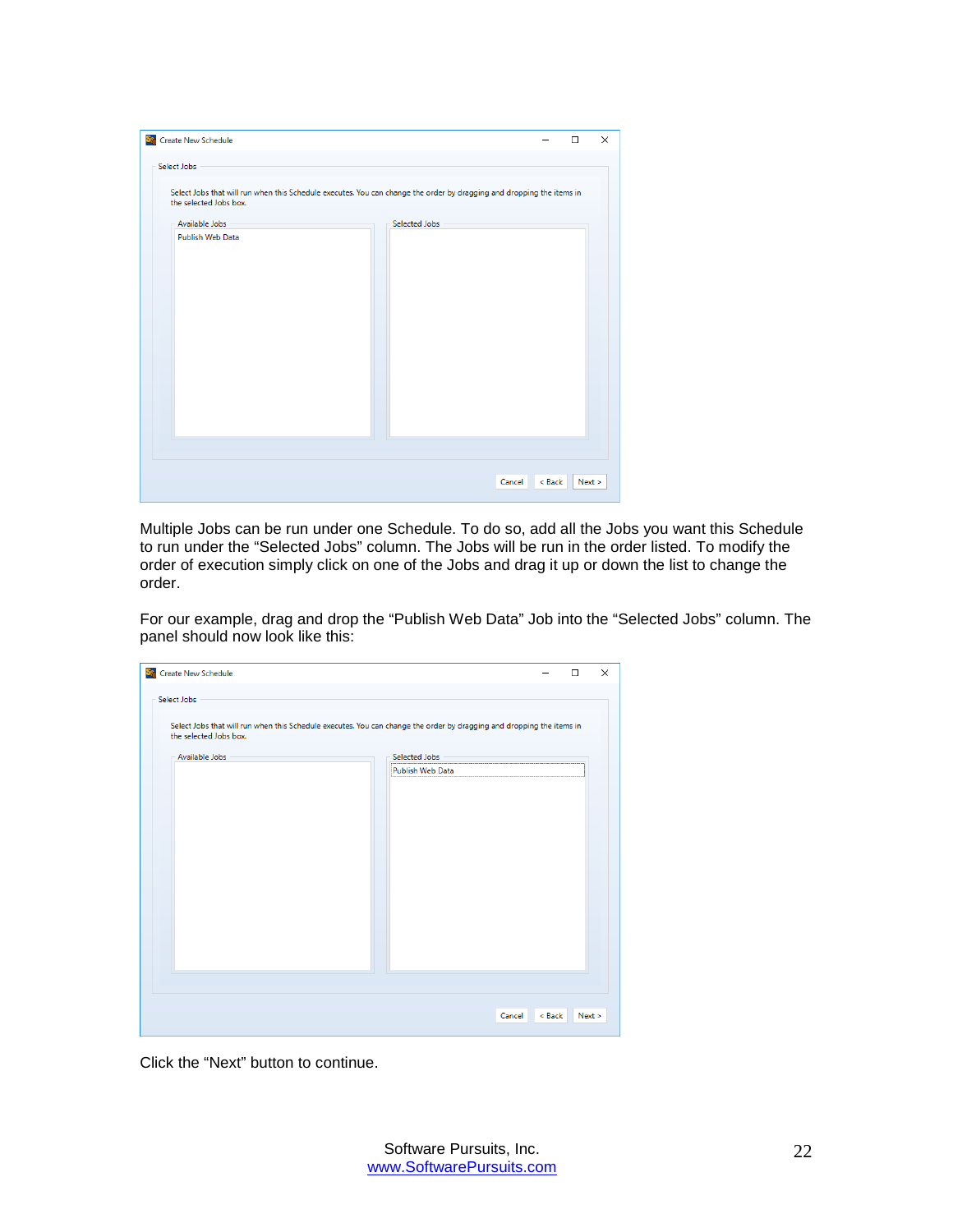## <span id="page-23-0"></span>*Configure Scheduling Options*

The next panel of the wizard determines the scheduling options for the Schedule.

| <b>Create New Schedule</b><br>Ss.                                   |        |        | □ | X      |
|---------------------------------------------------------------------|--------|--------|---|--------|
| Set how often Schedule Runs                                         |        |        |   |        |
| Run Schedule Once<br>Date and time to run: 1/1/1900 12:00 AM III    |        |        |   |        |
| Run Schedule Every Day<br>H.<br>Run Schedule on Selected Days<br>L. |        |        |   |        |
|                                                                     |        |        |   |        |
|                                                                     |        |        |   |        |
|                                                                     |        |        |   |        |
|                                                                     |        |        |   |        |
|                                                                     | Cancel | < Back |   | Finish |

From this panel, you can configure a Schedule to be run once, run every day, or run on selected days.

For our example, we want the Schedule to run every day of the week and execute once an hour.

To do so, select "Run Schedule every day." This option tells the Schedule to execute once a day every day. You can also configure a start date and time using the "Date to start running" and "Time to start running" options. For this example, we will leave those at default.

To configure the Schedule to run multiple times in a single day, like the once an hour we desire for this example, you should check "Run Multiple Times Each Day." For the "Time between each execution (hours:minutes)" option enter "01:00." This configures the Schedule to run once every hour.

The completed panel should look like this: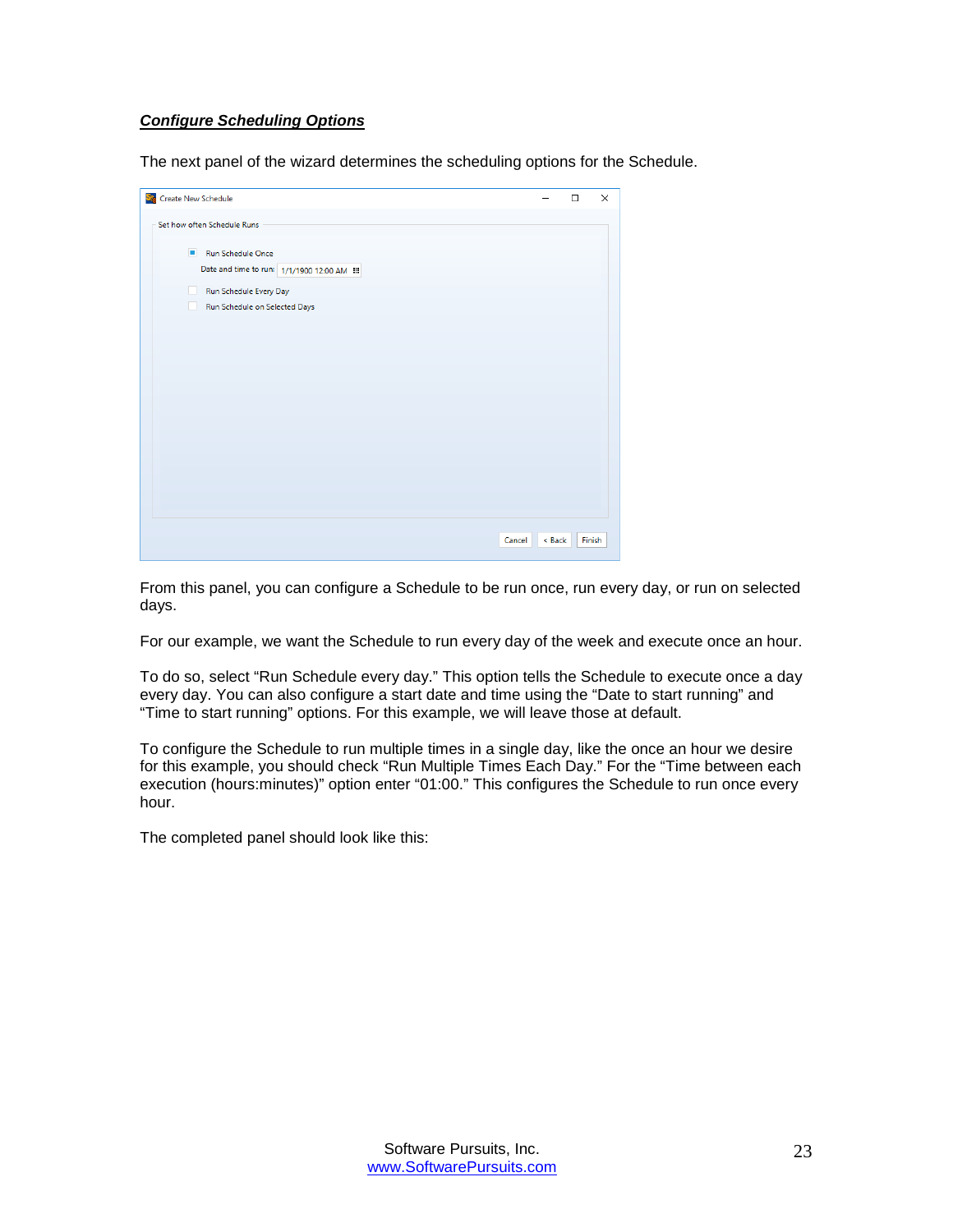| <b>Create New Schedule</b><br>Ss.                                     |                                               |                  | п | $\times$ |
|-----------------------------------------------------------------------|-----------------------------------------------|------------------|---|----------|
| Set how often Schedule Runs                                           |                                               |                  |   |          |
| <b>Run Schedule Once</b><br>Run Schedule Every Day                    |                                               |                  |   |          |
| Date to start running:                                                | 11/4/2015 団                                   |                  |   |          |
| Time to start running:<br>Number of times to retry a failed Schedule: | 12:00 AM $\odot$                              |                  |   |          |
| Time between retries (hours:minutes):                                 | 0:<br>00:05<br>$\bigoplus$                    |                  |   |          |
| ■<br>Run Multiple Times Each Day                                      |                                               |                  |   |          |
| <b>Repeating Values</b>                                               |                                               |                  |   |          |
| Scheduled Start Time ▼                                                | <b>Reschedule Point</b>                       |                  |   |          |
| $\odot$<br>01:00                                                      | Time between each execution (hours:minutes)   |                  |   |          |
| $^\circledR$<br>12:00 AM                                              | Last possible time to start schedule each day |                  |   |          |
| Run Schedule on Selected Days                                         |                                               |                  | ۰ |          |
|                                                                       |                                               | < Back<br>Cancel |   | Finish   |

<span id="page-24-0"></span>Click the "Finish" button to create the Schedule with the selected settings.

## *Modifying and Running Your Schedule*

When the wizard is complete you will be returned to the SureSync Desktop and the Schedule you created will be displayed.

You can make changes to the options for your Schedule in the main SureSync window by first clicking on the Schedule you wish to modify. You can then look through the tabs on the right side for options to change. Pressing "F1" while on any tab will bring up context sensitive help describing the options in detail.

<span id="page-24-1"></span>The Schedule will automatically run at the time you selected during the wizard.

# **Configuring E-mail Alerts**

E-mail alerts are part of the Alert system within SureSync and can be a useful way of notifying the SureSync administrator of a problem that should be investigated.

#### <span id="page-24-2"></span>*Configuring a SMTP Profile*

To start the configuration of e-mail alerts, you should click on the Options ( $\text{Options}$ ) button in the Ribbon bar. Click on the "Alerts" tab to access the appropriate configuration panel.

The first item configured is the SMTP Profile. The SMTP Profile provides SureSync with the necessary details about your SMTP e-mail server so the program can send e-mail messages to you.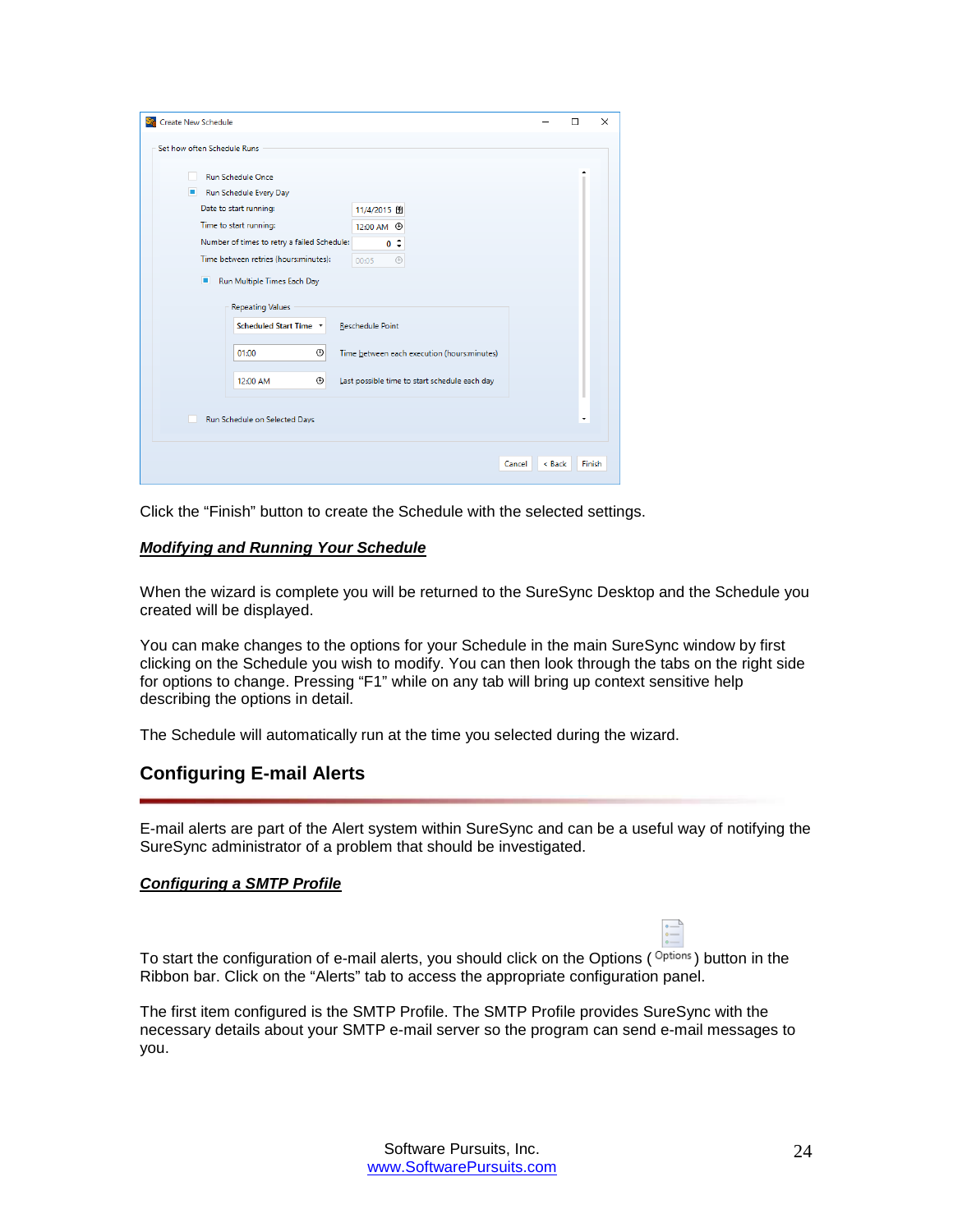| A SMTP Profile is needed to define how email messages are transmitted when an alert message must be sent. Alert Profiles |
|--------------------------------------------------------------------------------------------------------------------------|
|                                                                                                                          |
| Remove<br>New                                                                                                            |
|                                                                                                                          |
|                                                                                                                          |
|                                                                                                                          |
|                                                                                                                          |
|                                                                                                                          |
|                                                                                                                          |
|                                                                                                                          |
|                                                                                                                          |
|                                                                                                                          |

To create a SMTP Profile, click on the "New" button on the SMTP Profiles tab.

The following fields must be configured:

- **Profile Name:** The name of the profile that you are configuring. For example, you might use the name of the SMTP server.
- **SMTP Server:** The server address of the SMTP server. For example, smtp.mail.com.
- **Port:** The SMTP port for the SMTP server. The default SMTP port is 25.
- **Use TLS Encryption:** If your SMTP server requires encryption, check this box.
- **Sender Name:** The name that will appear in the From: field of messages sent by SureSync.
- **Sender Address:** The e-mail address that will appear on messages sent by SureSync.
- **Reply Address:** The reply address that will appear on messages sent by SureSync.

You can also define SMTP Server Authentication settings if your SMTP server requires a valid logon to send messages (most do). To define a credential, click the 'Click to set the SMTP server credentials' button. The following fields will be presented:

- **User Name:** The username that SureSync will log into this SMTP server with when sending an e-mail alert.
- **Password:** The password for the username defined in "User Name" should be entered here.
- **Repeat Password:** The password for the username defined in "User Name" should be confirmed here.

Click "Apply" to save the SMTP Profile.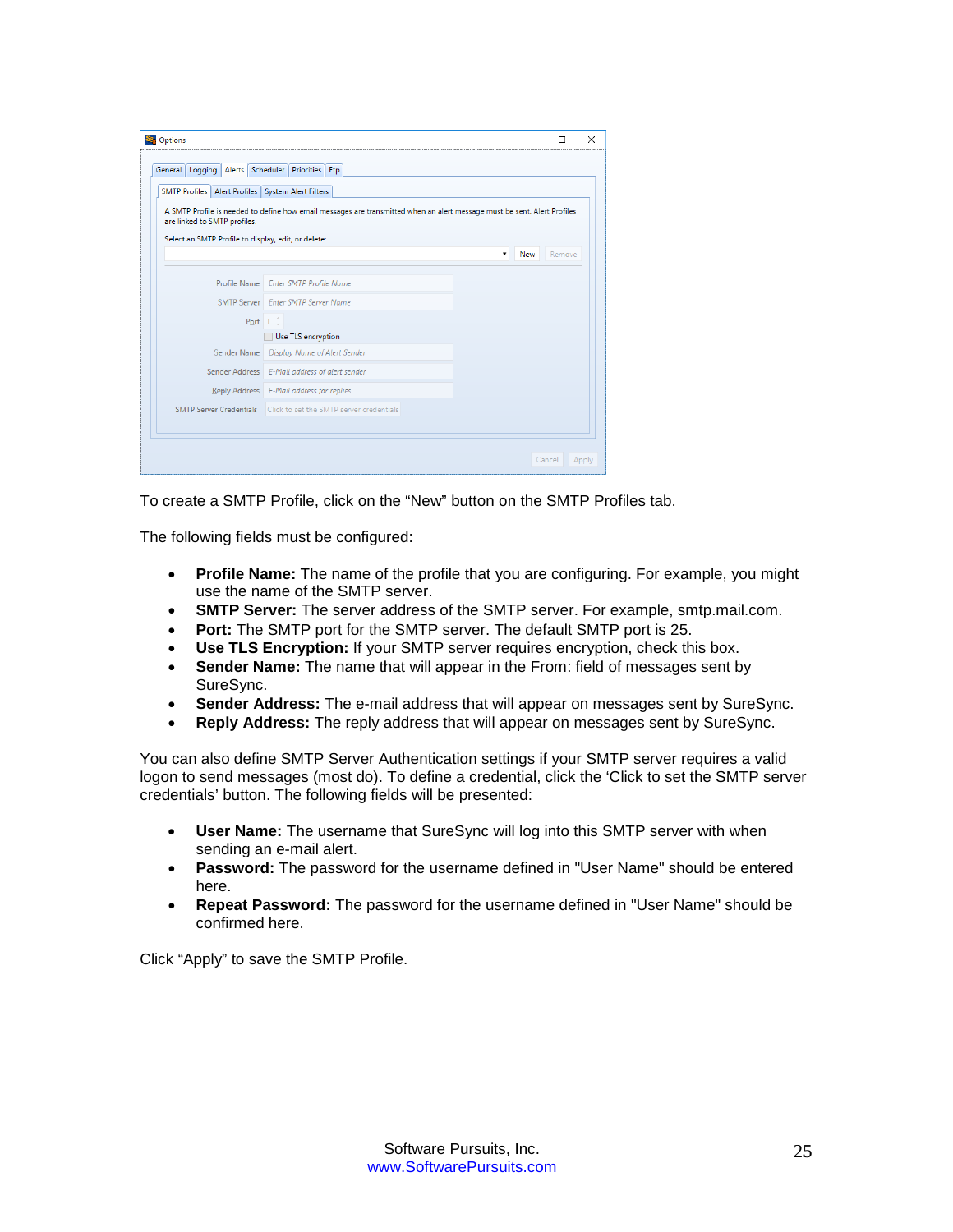| Ss.<br>Options                                            |                                                                                                                          |   |     | п      | X     |
|-----------------------------------------------------------|--------------------------------------------------------------------------------------------------------------------------|---|-----|--------|-------|
| General   Logging   Alerts   Scheduler   Priorities   Ftp |                                                                                                                          |   |     |        |       |
| SMTP Profiles   Alert Profiles   System Alert Filters     |                                                                                                                          |   |     |        |       |
| are linked to SMTP profiles.                              | A SMTP Profile is needed to define how email messages are transmitted when an alert message must be sent. Alert Profiles |   |     |        |       |
| Select an SMTP Profile to display, edit, or delete:       |                                                                                                                          |   |     |        |       |
|                                                           |                                                                                                                          | ۰ | New | Remove |       |
| Profile Name SMTP Server                                  |                                                                                                                          |   |     |        |       |
|                                                           | SMTP Server smtp.domain.com                                                                                              |   |     |        |       |
|                                                           | Port 25 <sup>2</sup>                                                                                                     |   |     |        |       |
|                                                           | Use TLS encryption                                                                                                       |   |     |        |       |
|                                                           | Sender Name SureSync Admin                                                                                               |   |     |        |       |
|                                                           | Sender Address suresync@domain.com                                                                                       |   |     |        |       |
|                                                           | Reply Address   suresync@domain.com                                                                                      |   |     |        |       |
|                                                           | SMTP Server Credentials Click to set the SMTP server credentials                                                         |   |     |        |       |
|                                                           |                                                                                                                          |   |     |        |       |
|                                                           |                                                                                                                          |   |     |        |       |
|                                                           |                                                                                                                          |   |     | Cancel | Apply |

## <span id="page-26-0"></span>*Configuring an Alert Profile*

The second part of configuring E-mail Alerts is to define an Alert Profile. The Alert Profile defines the e-mail address(s) that will be sent messages when errors occur. To configure an Alert Profile, click on the Alert Profiles tab and click the "New" button.

|                                 | General   Logging   Alerts   Scheduler   Priorities   Ftp                                                                     |               |
|---------------------------------|-------------------------------------------------------------------------------------------------------------------------------|---------------|
|                                 | SMTP Profiles   Alert Profiles   System Alert Filters                                                                         |               |
|                                 | An Alert Profile defines a set of email recipients, options for sending alerts to the person or group, and a link to the SMTP |               |
| Profile used for sending email. |                                                                                                                               |               |
|                                 | Select an Alert Profile to display, edit, or delete:                                                                          |               |
|                                 |                                                                                                                               | Remove<br>New |
|                                 |                                                                                                                               |               |
|                                 | Profile Name Enter Alert Profile Name                                                                                         |               |
|                                 | Recipient Address(es) Enter recipient's email address                                                                         |               |
|                                 | <b>SMTP Profile</b> Select an SMTP Profile                                                                                    |               |
|                                 |                                                                                                                               |               |
|                                 | Send Test Message                                                                                                             |               |

The following fields need to be configured:

- **Profile Name:** The name of the profile.
- **Recipient Address(es):** The e-mail address(es) that SureSync will send the alert messages to.
- **SMTP Profile:** The SMTP profile that will be used to send the message.

Multiple e-mail addresses can be added by separating the addresses with commas (,) or semi-colons (;). This allows you to easily send messages to a group of SureSync administrators.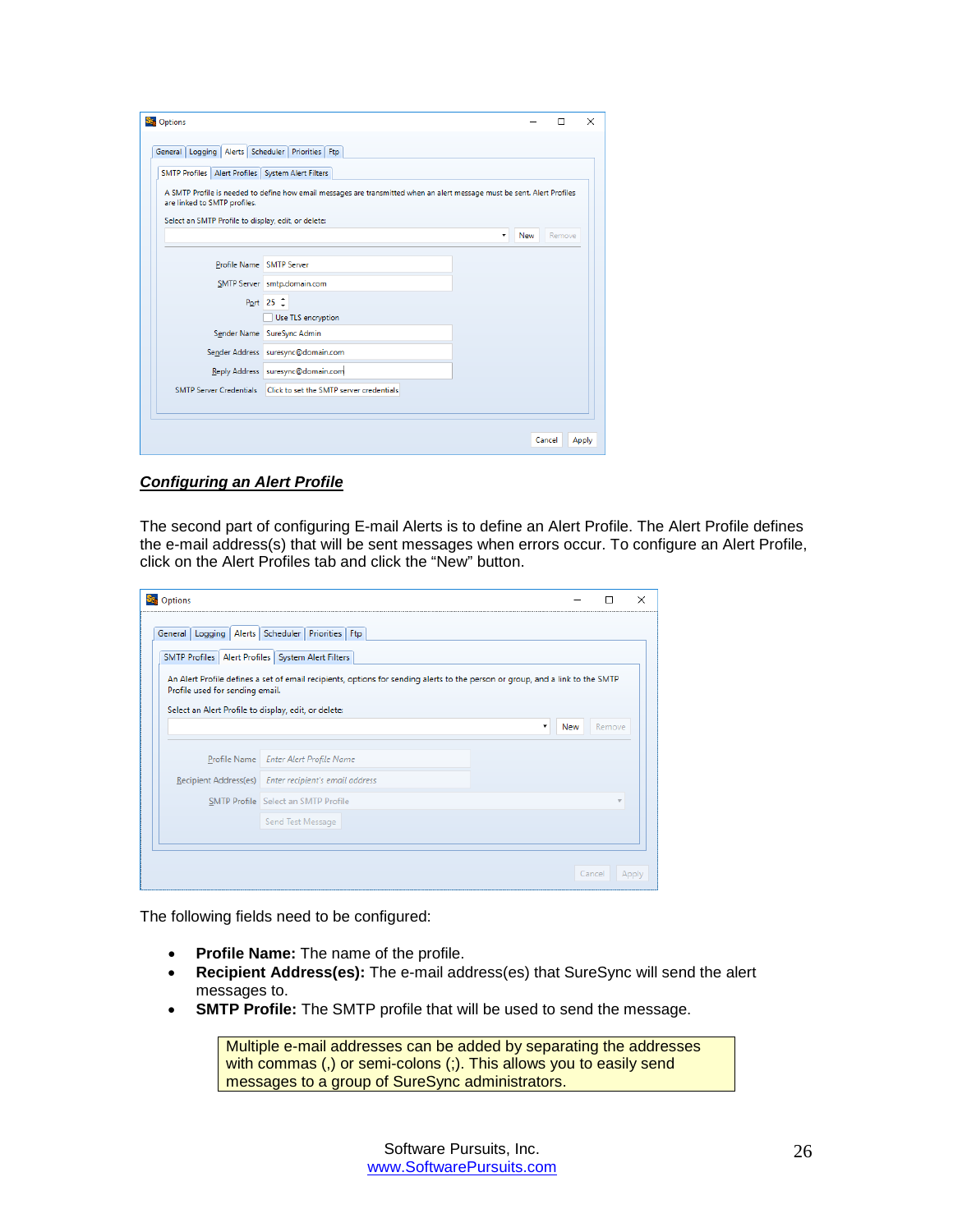## <span id="page-27-0"></span>*Configuring the Schedule to Send Alerts*

The final step for receiving e-mail alerts from the Schedule is to define an Alert Filter on the Schedule.

A global Alert Filter can be defined on the Alerts tab of Options. These global Alert Filter settings are inherited by all Jobs, Schedules and Real-Time Monitors defined in the database. Global Alert Filters can be overwritten for a specific Job, Schedule or Real-Time Monitor as appropriate.

You can also define an Alert Filter on a specific Job, Schedule or Real-Time Monitor. This is what will be done in this guide.

|  | Click on the "Schedule Web Data" Schedule and click on the "Alert Filters" tab. |
|--|---------------------------------------------------------------------------------|
|--|---------------------------------------------------------------------------------|

| Schedule<br>General<br>Options | Schedule Web Data<br>Jobs   Scheduling   Scripts   Logging   Alert Filters |   | Security         |                 |
|--------------------------------|----------------------------------------------------------------------------|---|------------------|-----------------|
|                                | Click the New Alert Filter button to create a new filter.                  |   |                  |                 |
| Alert Name <b>T</b> Address    |                                                                            | T |                  |                 |
|                                |                                                                            |   |                  |                 |
|                                |                                                                            |   |                  |                 |
|                                |                                                                            |   |                  |                 |
|                                |                                                                            |   |                  |                 |
|                                |                                                                            |   | New Alert Filter | Delete Filters  |
|                                |                                                                            |   | View Errors      | Cancel<br>Apply |

Click on the "New Alert Filter" button.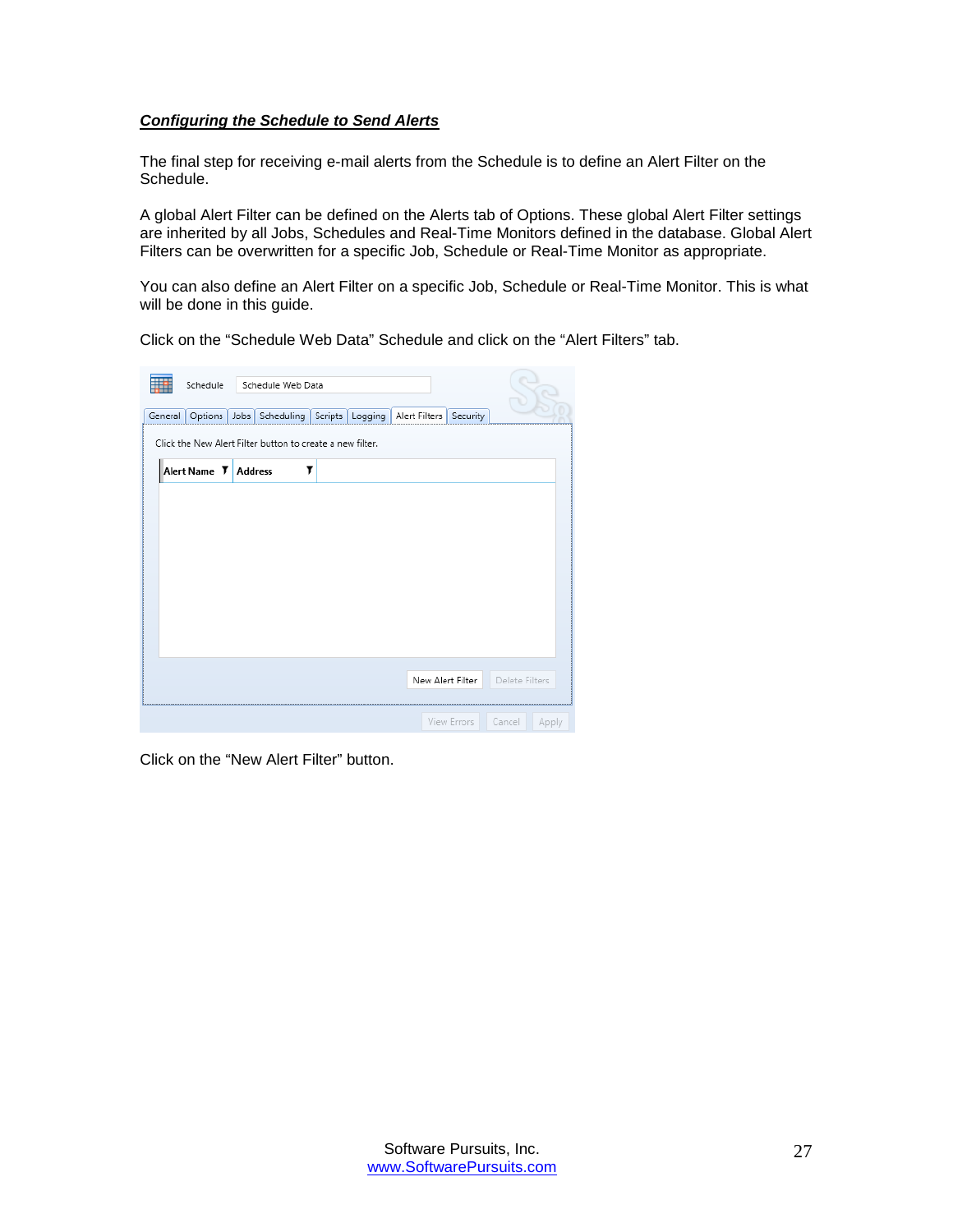| Create Alert Filter<br>$S_{2n}$                                                                                            |          | $\Box$ | X |
|----------------------------------------------------------------------------------------------------------------------------|----------|--------|---|
| <b>Select Alert Profile</b>                                                                                                |          |        |   |
| Select the Alert Profile to be used with this Rule Set. These alerts will be in addition to any configured default alerts. |          |        |   |
| <b>Support Group</b>                                                                                                       |          | ۰      |   |
|                                                                                                                            |          |        |   |
|                                                                                                                            |          |        |   |
|                                                                                                                            |          |        |   |
|                                                                                                                            |          |        |   |
|                                                                                                                            |          |        |   |
|                                                                                                                            |          |        |   |
|                                                                                                                            |          |        |   |
|                                                                                                                            |          |        |   |
|                                                                                                                            |          |        |   |
| Cancel                                                                                                                     | $<$ Back | Next   |   |

From the drop-down menu on the "Select Alert Profile" panel select the Alert Profile you want to configure. Click "Next" to continue.

| <b>Filter Type</b>                 | T                |                                                                                                                        |
|------------------------------------|------------------|------------------------------------------------------------------------------------------------------------------------|
| <b>Job Failure</b>                 | Alert            | An alert is sent if a job, monitor, or schedule aborts unexpectedly.                                                   |
| Offline                            | Alert            | An alert is sent if a path is offline for more than a specified<br>10<br>number of minutes. (Zero = every occurrence.) |
| <b>Schedule Missed</b>             | Inherit v        | An alert is sent if a Scheduled execution time is missed or a Schedule is<br>terminated due to a Termination Time.     |
| File changed in multiple locations | Inherit <b>v</b> | An alert is sent if a file is changed in multiple locations and the condition<br>must be manually resolved.            |
| Unlicensed                         | Inherit v        | An alert is sent if an unlicensed machine or product is accessed.                                                      |
| Machine Identification             | Inherit v        | An alert is sent if a machine's identity failed verification. This could be an<br>attempt at unauthorized access.      |
| Login Failure                      | Inherit *        | An alert is sent if an agent or UNC path login fails. This could be an<br>attempt at unauthorized access.              |
| <b>Other Warnings</b>              | Inherit v        | An alert is sent for all other a warning level errors that persists after any<br>retries.                              |
| <b>Other Exceptions</b>            | Inherit v        | An alert is sent for all other exception level errors.                                                                 |
| Completion                         | Inherit v        | An alert is sent upon completion of a Job or Schedule                                                                  |

On the next panel, you can define the types of alerts you would like to receive via e-mail. For a full description of all available options, press F1 to launch the context sensitive help.

Click "Finish" to create the Alert Filter. It will be displayed in the Schedule properties.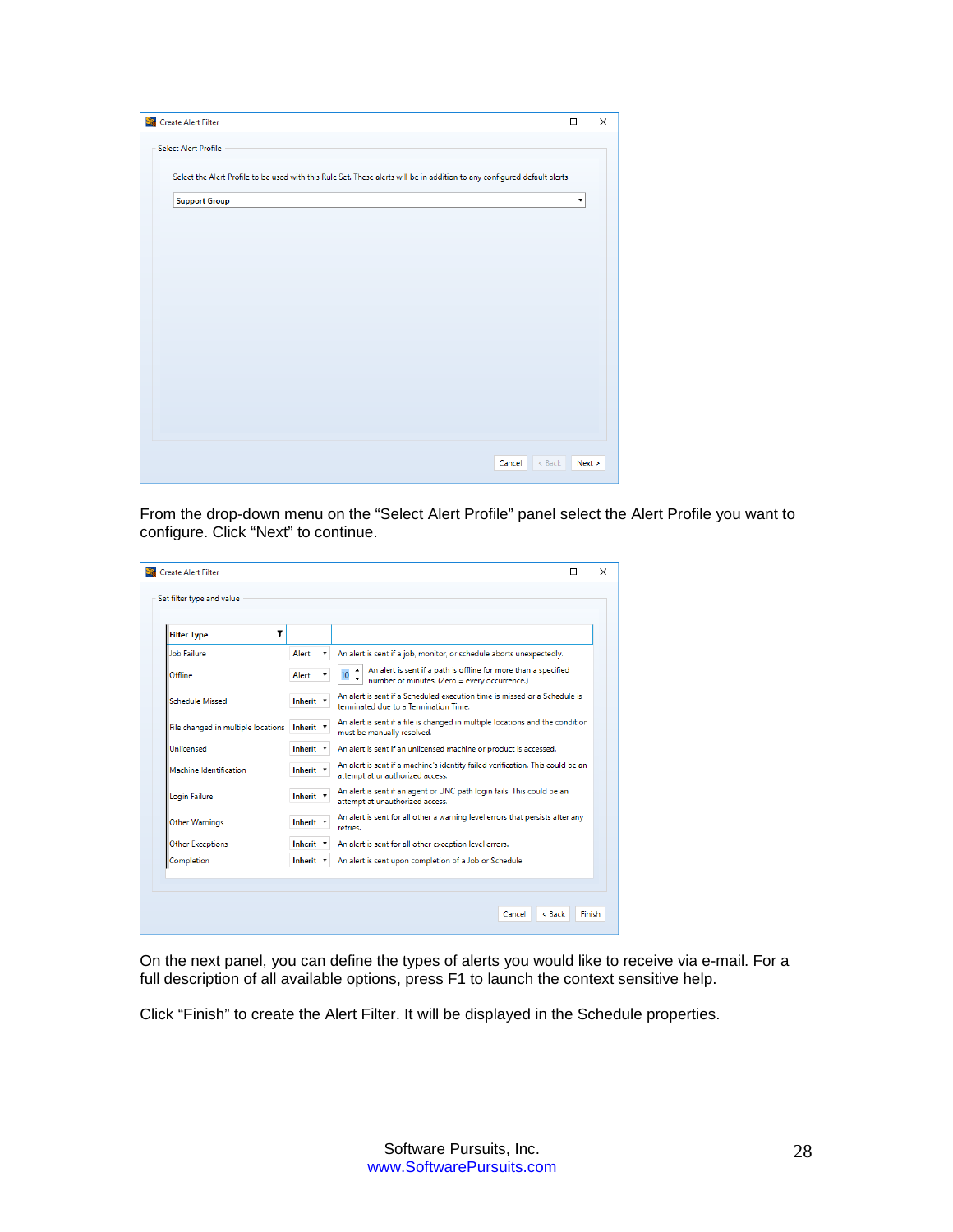| General | Schedule                      |                | Schedule Web Data<br>Options Jobs Scheduling              | Scripts | Logging | Alert Filters Security |                  |                |       |
|---------|-------------------------------|----------------|-----------------------------------------------------------|---------|---------|------------------------|------------------|----------------|-------|
|         |                               |                | Click the New Alert Filter button to create a new filter. |         |         |                        |                  |                |       |
|         | Alert Name T<br>Support Group | <b>Address</b> | user@domain.com                                           | T       |         |                        |                  |                |       |
|         |                               |                |                                                           |         |         |                        |                  |                |       |
|         |                               |                |                                                           |         |         |                        |                  |                |       |
|         |                               |                |                                                           |         |         |                        |                  |                |       |
|         |                               |                |                                                           |         |         |                        |                  |                |       |
|         |                               |                |                                                           |         |         |                        | New Alert Filter | Delete Filters |       |
|         |                               |                |                                                           |         |         |                        | View Errors      | Cancel         | Apply |

# <span id="page-29-0"></span>**Monitoring the Synchronization**

Monitoring your synchronization job is important, and SureSync makes this process easy through the use of two different status panels.

#### <span id="page-29-1"></span>*Detailed Status*

The detailed status panel will show you file level activity for a current job as well as common counters such as files added and files deleted. If you want to take an in-depth look at a particular job, you will want to use Detailed Status.

To launch Detailed Status, right click on the job and select "Job Status."



You can also select the job and click on the "Status" button  $($  Status) in the Ribbon Bar.